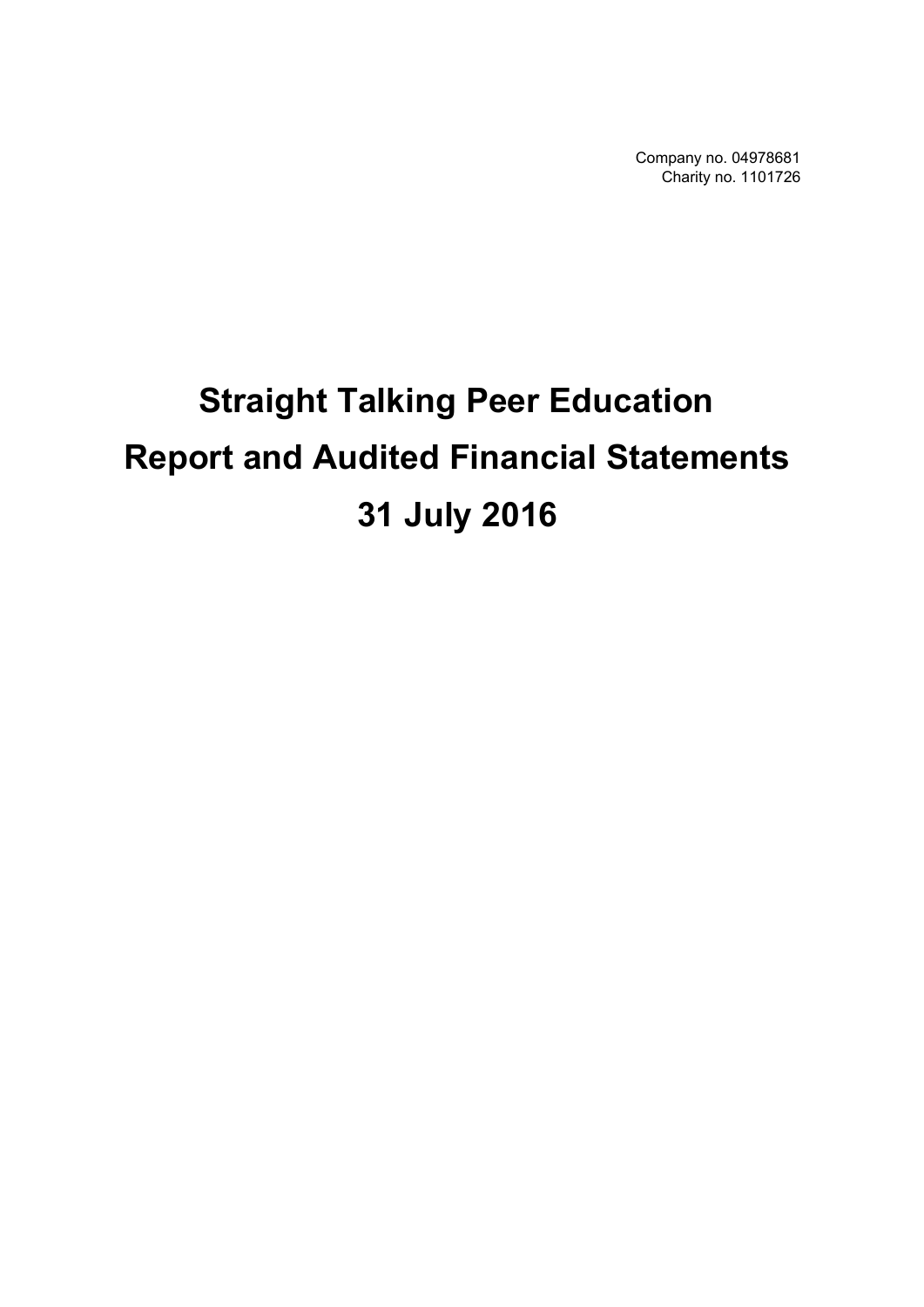# **Reference and administrative details**

# **For the year ended 31 July 2016**

| <b>Company number</b>                               | 04978681                                                                                                                                                 |                                                                                                                                      |
|-----------------------------------------------------|----------------------------------------------------------------------------------------------------------------------------------------------------------|--------------------------------------------------------------------------------------------------------------------------------------|
| <b>Charity number</b>                               | 1101726                                                                                                                                                  |                                                                                                                                      |
| <b>Registered office and</b><br>operational address | Hannibal House<br>Elephant & Castle Shopping Centre<br>Elephant & Castle<br>London<br>SE1 6TE                                                            |                                                                                                                                      |
| Trustees                                            |                                                                                                                                                          | Trustees, who are also directors under company law, who served during<br>the year and up to the date of this report were as follows: |
|                                                     | Jade Bothwell<br>John Botterill                                                                                                                          | (resigned 19 January 2016)                                                                                                           |
|                                                     | Lewis Brown                                                                                                                                              | (appointed 14 May 2016)                                                                                                              |
|                                                     | George Casley<br>Peter Glynne                                                                                                                            | (resigned 8 July 2016)                                                                                                               |
|                                                     | Pelagia Katsaouni-Dodd                                                                                                                                   | Chairman (resigned 10 November 2016)<br>Treasurer                                                                                    |
|                                                     | <b>Bina Patel</b>                                                                                                                                        | (appointed 10 November 2016, resigned 9<br>March 2017)                                                                               |
|                                                     | Eve Race                                                                                                                                                 |                                                                                                                                      |
|                                                     | <b>Keith Simons</b><br><b>Guy Swindle</b>                                                                                                                | (appointed 10 November 2016)<br>(appointed 10 November 2016)                                                                         |
| Key management                                      | <b>Hilary Pannack</b>                                                                                                                                    | <b>Chief Executive Officer</b>                                                                                                       |
| personnel                                           | Rebecca Farmer                                                                                                                                           | Deputy Chief Executive Officer                                                                                                       |
|                                                     | Angela Crawford<br>Hayri Korkmaz                                                                                                                         | Finance Manager (resigned 30 January 2017)<br>Finance Manager (appointed 31 October 2016)                                            |
| <b>Company secretary</b>                            | John Botterill                                                                                                                                           | (appointed 10 November 2016)                                                                                                         |
|                                                     | <b>Hilary Pannack</b>                                                                                                                                    | (resigned 10 November 2016)                                                                                                          |
| <b>Bankers</b>                                      | Lloyds TSB Bank Plc<br>402/404 Ewell Road<br>Tolworth<br>Surrey<br>KT6 7HG                                                                               |                                                                                                                                      |
| <b>Auditors</b>                                     | <b>Godfrey Wilson Limited</b><br>Chartered accountants and statutory auditors<br>5th Floor Mariner House<br>62 Prince Street<br><b>Bristol</b><br>BS14QD |                                                                                                                                      |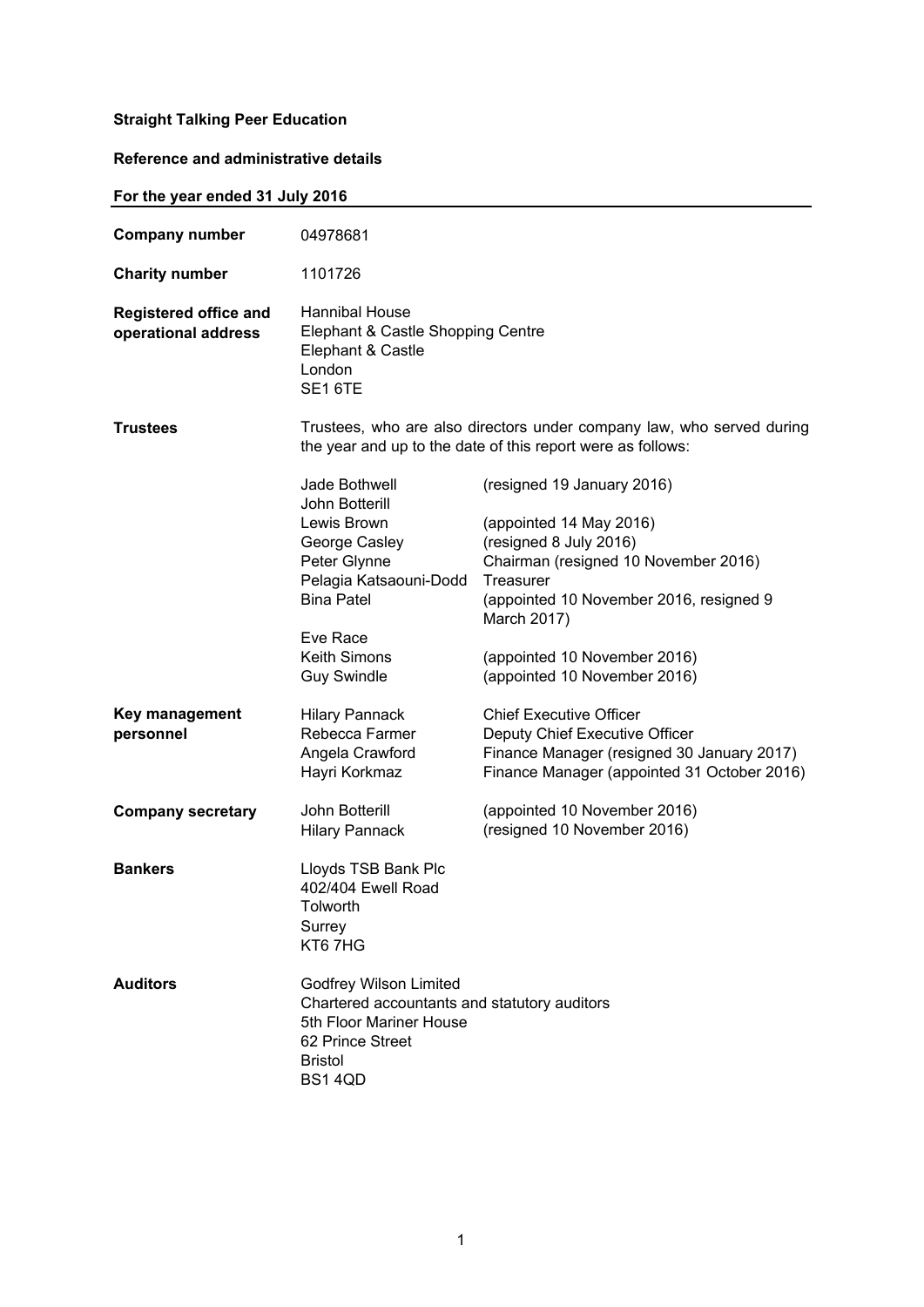#### **Chairman's Statement**

#### **For the year ended 31 July 2016**

The charity has continued to strengthen its infrastructure over the last twelve months. Our vision remains to reduce high rates of teenage pregnancy in the UK and to support and empower young people to achieve economic well-being and quality of life. Straight Talking Peer Education ("Straight Talking") employs teenage parents to educate young people about early parenthood; enabling them to make responsible choices.

In 15/16, the charity rolled out its new modules addressing healthy and unhealthy relationships, the issues of online abuse and child sexual exploitation which were well received by schools.

We continued to target deprived boroughs and wards according to various indicators on the Indices of Multiple Deprivation. Our five-year business plan sets out an ambition to reach the boroughs and wards where Straight Talking can make a significant impact.

We consciously invested in growth by spending our previous year's surplus reserves to enable us to do even more for young people. We have begun to drive down our costs and increase efficiency as planned. Income has increased by 4% to £352,813 against the backdrop of having worked hard to meet the challenge of operating within a continually difficult economic environment. Spending has increased by 46% with investments in the promotion of young parents to management posts, offering them further transferable skills plus investments in quality training for all Straight Talking's young parents. The funding environment continues to be challenging but new opportunities have appeared in Housing Associations who are beginning to support Straight Talking's work for their residents.

Since the financial year end we have continued driving down our costs and increasing efficiency. Since September 2016, the charity has taken occupancy of office premises which are rent free and more central to the community we serve, in Southwark. This not only brings down outgoings on rent but also travel costs to the charity as incurred by young parents. The attraction for young parents who now do not need to travel to the borough of Kingston is very evident and recruitment has increased.

I would like to thank the trustees, staff and supporters of Straight Talking for our continued success. Once again, together we are delivering more for young people and young parents.

Peter Glynne Chairman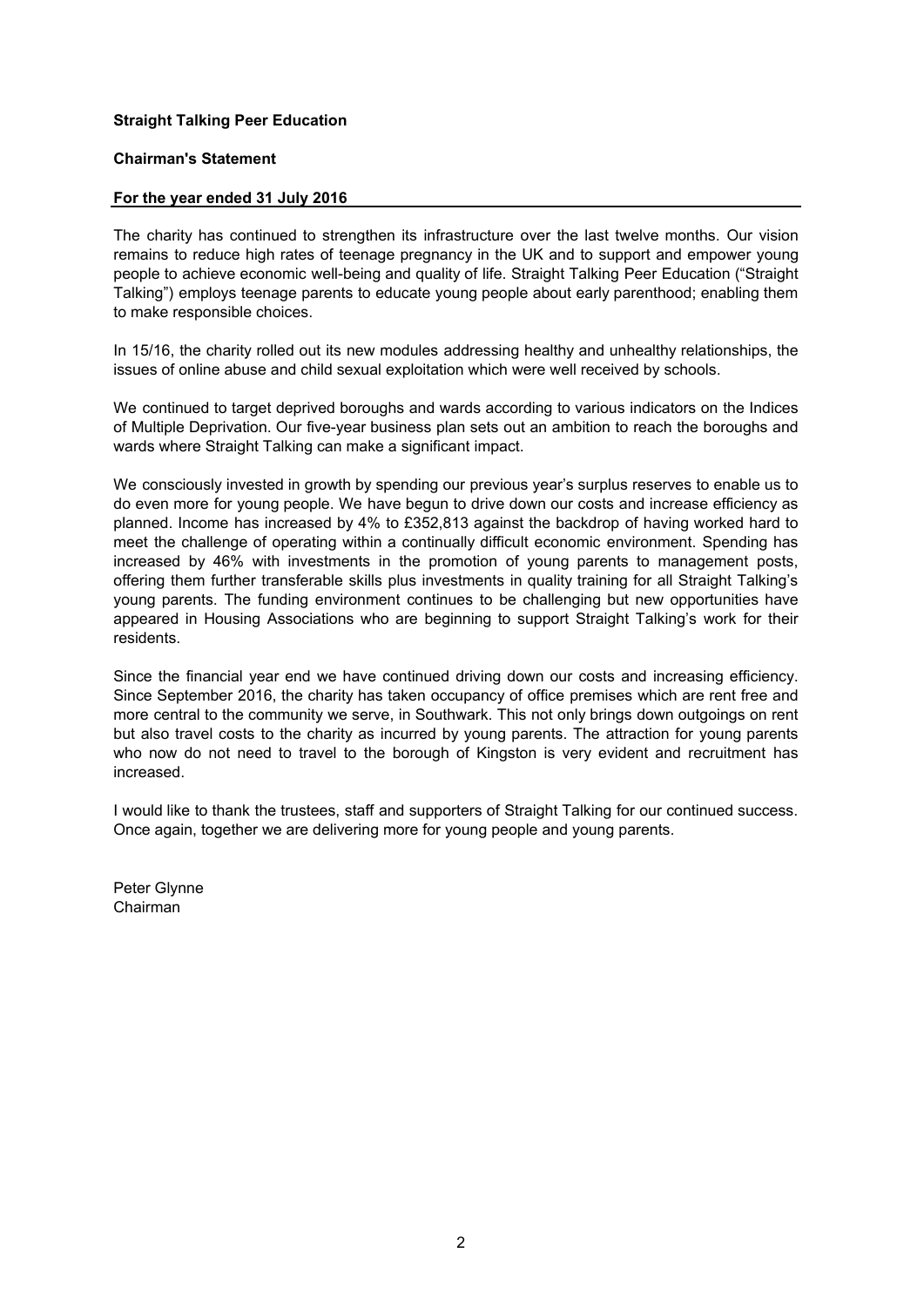#### **Report of the Trustees**

#### **For the year ended 31 July 2016**

The Trustees, who are also directors of the charity for the purpose of the Companies Act 2006, present their report and financial statements of Straight Talking Peer Education for the year ended 31 July 2016. Reference and administrative information set out on page 1 forms part of this report. The financial statements comply with current statutory requirements, the Memorandum and Articles of Association and the Statement of Recommended Practice - Accounting and Reporting by Charities (effective from January 2015).

### **Objectives and activities**

#### *Objectives of the charity*

The principal aim of the charity is to preserve the health and advance the education of young people in particular by the provision of courses on the impact of pregnancy, parenting and sex education for such young persons, their parents, guardians and other professionals in this field.

### *Mission statement*

Straight Talking employs teenage parents to educate young people about early parenthood, enabling them to make responsible choices.

#### *Public benefit statement*

The trustees confirm that they have had due regard for the Charity Commission Guidance on public benefit when reviewing the charity's aims and objectives, planning future strategy and setting policy.

### **Strategic priorities**

- To be an effective provider of high quality preventative peer education, presenting the realities and implications of pregnancy and parenting to teenagers in the UK, in order to reduce conception rates;
- To ensure that teenage parents are equipped with the skills, support and information necessary to break the vicious circle of poverty, lack of education, and discouragement and become emotionally secure and financially independent; and
- To become the expert voice on teenage pregnancy in the UK by providing access to the best up-to-date information and knowledge to professionals, young people, the general public and media.

#### **Structure, governance and management**

Straight Talking Peer Education is a company limited by guarantee. Its operation is governed by a Memorandum and Articles of Association.

The Board of Trustees are responsible for the financial and strategic management of the charity, with formal board meetings being held every two months. Decisions at Trustee meetings are usually made by consensus but should there be a difference of opinion, then by simple majority vote. Decisions and actions are recorded in formal minutes.

A new trustee may only be appointed on the nomination of an existing trustee and seconded by another trustee. New trustees are elected to the board by a simple majority vote of existing trustees. No other organisation or body has the right to appoint trustees of the charity.

The Board of Trustees carries out a regular skills audit to identify existing skills deficits and to strengthen and diversify the Board. The recruitment of new trustees is undertaken through open advertisement, together with informal networks and targeted approaches.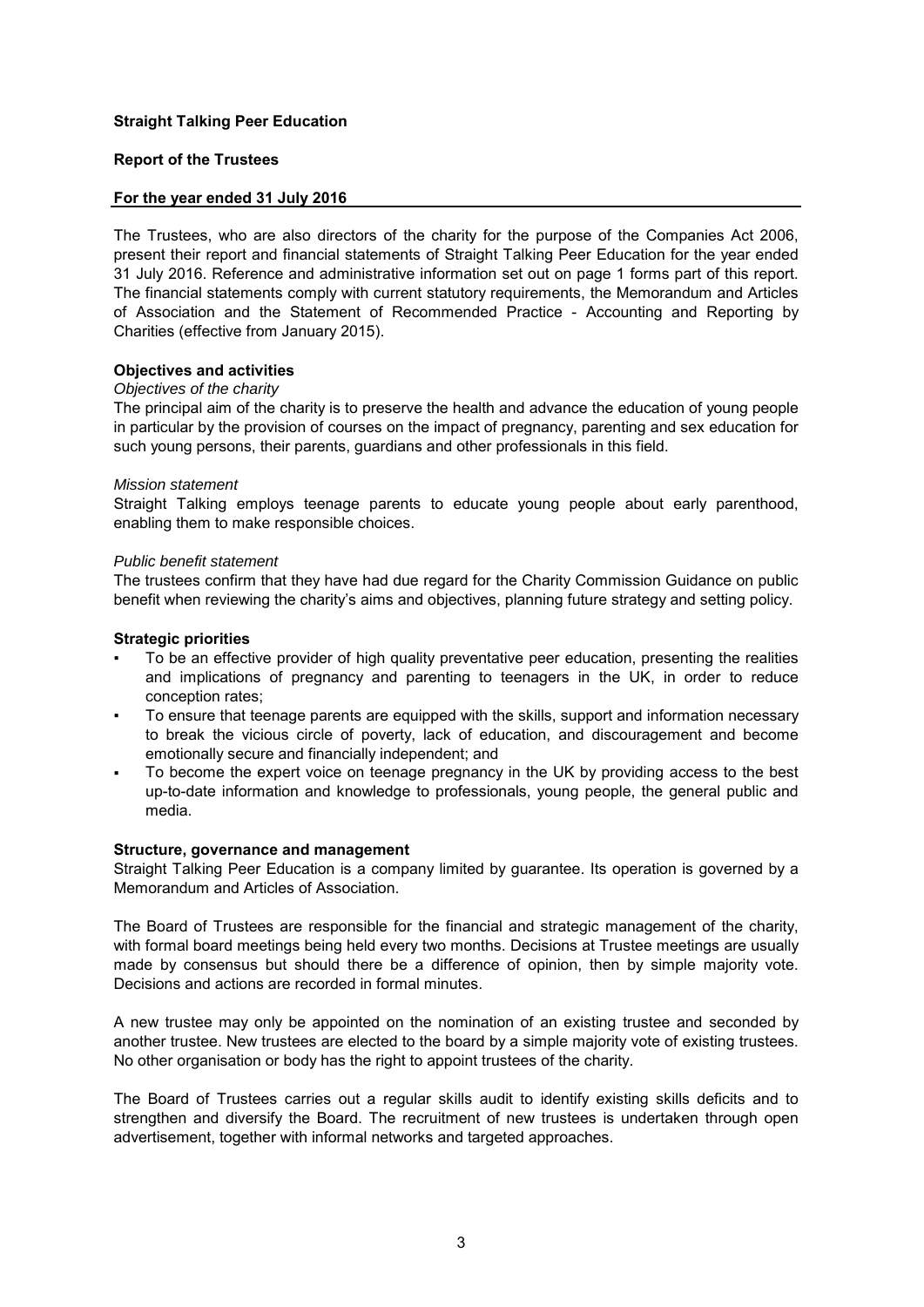#### **Report of the Trustees**

#### **For the year ended 31 July 2016**

#### *Induction and training of trustees*

All trustees receive an introductory briefing from the Chair and Chief Executive which includes the history of the organisation, its current strategy and future developments. New trustees are also encouraged to view the charity's work in local schools and to meet peer educators. All trustees are kept up to date with charity law and trustees' responsibilities. Training is delivered as required by internal and external trainers.

#### *Chief Executive Officer*

The day to day running of the charity is managed by a full time Chief Executive. The Chief Executive is employed by the Board of Trustees, is responsible for management, financial controls and implementing policies agreed by the Board of Trustees. She is assisted in this by the Senior Management, comprising of a full time Deputy CEO and part time Finance Manager.

#### **Achievements and performance**

In the 2015/16 academic year, Straight Talking delivered 283 courses in 34 schools reaching approximately 8,490 pupils and recruited 96 teenage mothers and young fathers in 20 London Boroughs: Barking & Dagenham, Brent, Barnet, Camden, Croydon, Ealing, Enfield, Haringey, Hounslow, Hackney, Hillingdon, Kingston, Lambeth, Lewisham, Merton, Newham, Richmond, Southwark, Sutton and Wandsworth and in the Home Counties and the West Midlands.

Schools included mainstream, single sex, faith schools, academies and Pupil Referral Units. This year, Straight Talking worked with staff in Oakhill Secure Training Unit to design and deliver a programme of prevention of early parenthood for young offenders plus giving an empathic view of lone parenting to the unit's absent fathers. A young mother and a young father delivered the work which was very well received.

The Employment & Education (EE) Mentor has been conducting base line studies of all young parents employed by the charity. The charity implemented an improved system to monitor the skills and competencies gained by the young parents. The results have been logged on Salesforce CRM and we can now build a clear picture that shows progress. With accurate measurements of skills, the EE Mentor is then able to understand the strengths of each beneficiary, offer support, match skills to individual's aspirations and guide young parents into future education or employment. This means they can ultimately become financially independent and successful role models for their children.

The Employment & Education (EE) Mentor and the Deputy CEO have been working hard to develop a 3-stage programme of progression for the young parents:

- 1. Sessional work peer educating in schools, learning reliability, punctuality, team work, communication and presentation skills;
- 2. Applying for a part-time post as Scheme Coordinator in Head Office (16 hours) managing a team of up to 15 peer educators, booking schools, learning sales techniques, management, recruitment and administration; and
- 3. Full time employment learning budgeting and project management to a level where they can compete externally for employment of £21,000 per annum, bringing financial independence.

Thanks to the generosity of the Esmée Fairbairn Foundation, whose offices are located in Kings Cross, training of Stage 1 sessional workers were delivered there.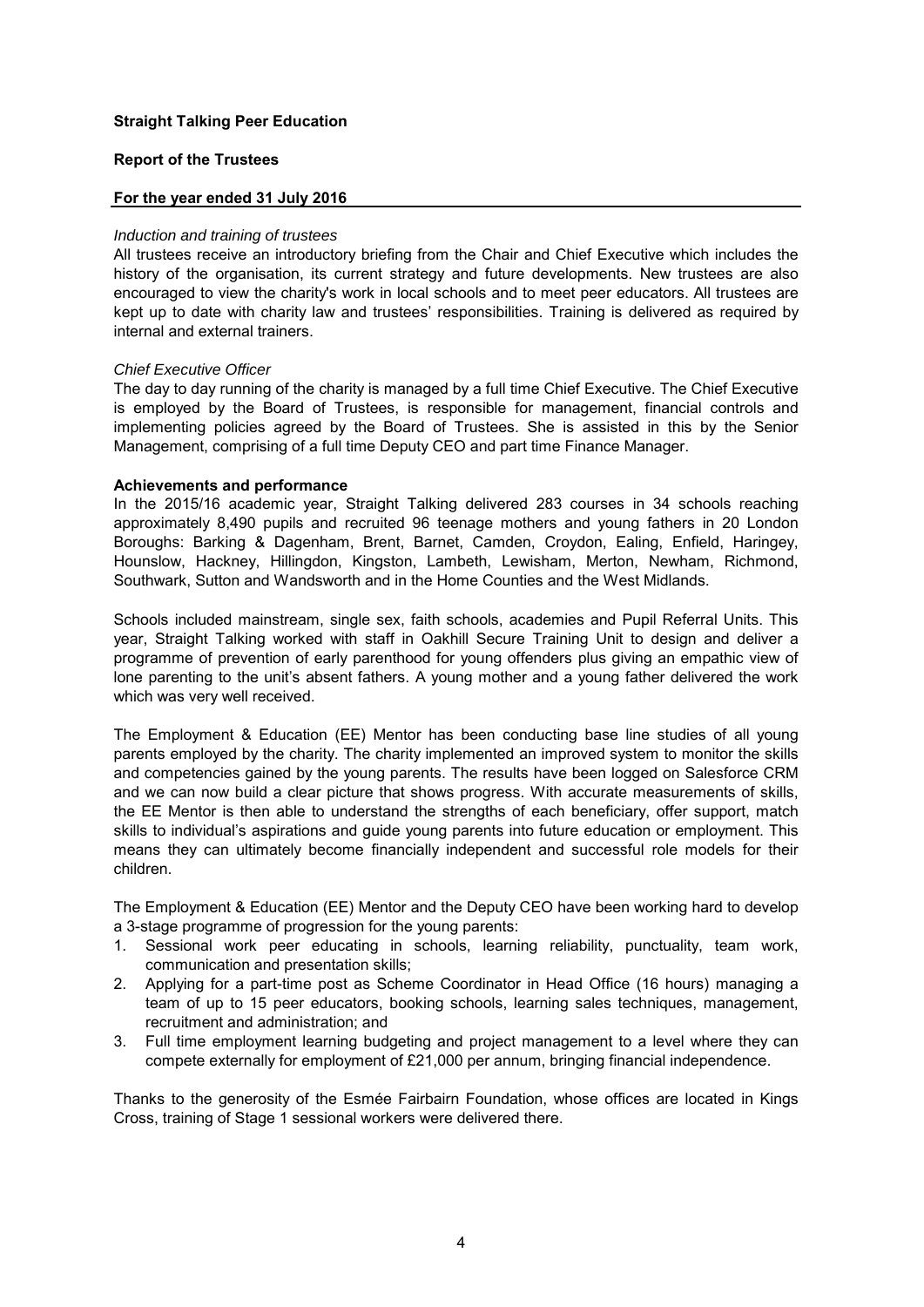#### **Report of the Trustees**

### **For the year ended 31 July 2016**

The damaging issues and prevalence of Child Sexual Exploitation (CSE) have been frequently highlighted in the press. Straight Talking recognised the value that peer education can add to helping young people to keep themselves safe. Alongside CSE, the negative aspects of the internet need to be brought home to young people and peer to peer advice can be invaluable in addressing healthy versus unhealthy relationships. Last year, we worked hard with LifeTrain to design modules that are appropriate and relevant and this year, the peer educators piloted the modules. Closely in consultation with the peer educators, many of whom have experienced these issues and talking to teachers, Straight Talking delivered its pilot modules which were welcomed in schools. This was further developed in 15/16 but there are still adjustments to be made. This year, 16/17 it is being rolled out to schools effectively.

In 15/16, Deloitte undertook a second independent evaluation, this time looking at the value of the charity's prevention work in schools. It found that;

*"The quantitative and qualitative research shows that beneficiary perceptions have changed following the programme. This is evidenced by an increase in beneficiaries stating that it would be very difficult to be a teenage parent and 100% of students stating that it would be challenging to have a baby within the next two years. When discussing the programme with beneficiaries, they confirmed that as a result of the course they have more understanding about the issues surrounding teenage pregnancy. The change is both in the immediate aftermath of the programme and was found to be sustained in participants one year after their participation."*

It also concluded that the "….authentic first-hand experience of the peer educators employed by Straight Talking was credible and compelling to students. Students felt that Straight Talking provided them with a view of what life is really like following the birth of a child, an insight which can be difficult to obtain elsewhere."

It found that the peer educators were "well trained" and that "the effectiveness is interlinked with the high quality of the messages".

Straight Talking promoted 5 young parents in 15/16 to part-time management posts and three to fulltime posts, offering more skills and experience, which will take them into employment in the future. Three of the promoted young parents moved on in that year. This will help them to become positive role models for their children and break the cycle of teenage pregnancy and poverty. By promoting young parents to the management team, we are keeping young people at the heart of everything we do.

At the end of 2016, another 4-year Big Lottery grant of £414,000 to expand the prevention work in North London was approved. This will offer real stability and expanded reach to Straight Talking. Also, a grant of £120,000 over 3 years from Comic Relief for core running costs has meant that the charity is further able to develop and expand.

This year sees the final year of 3 years of grants from both Esmée Fairbairn Foundation and Henry Smith Charity which have supported the core costs of the charity. These grants have enabled huge progress over the last 3 years and without these grants, far less would have been achieved.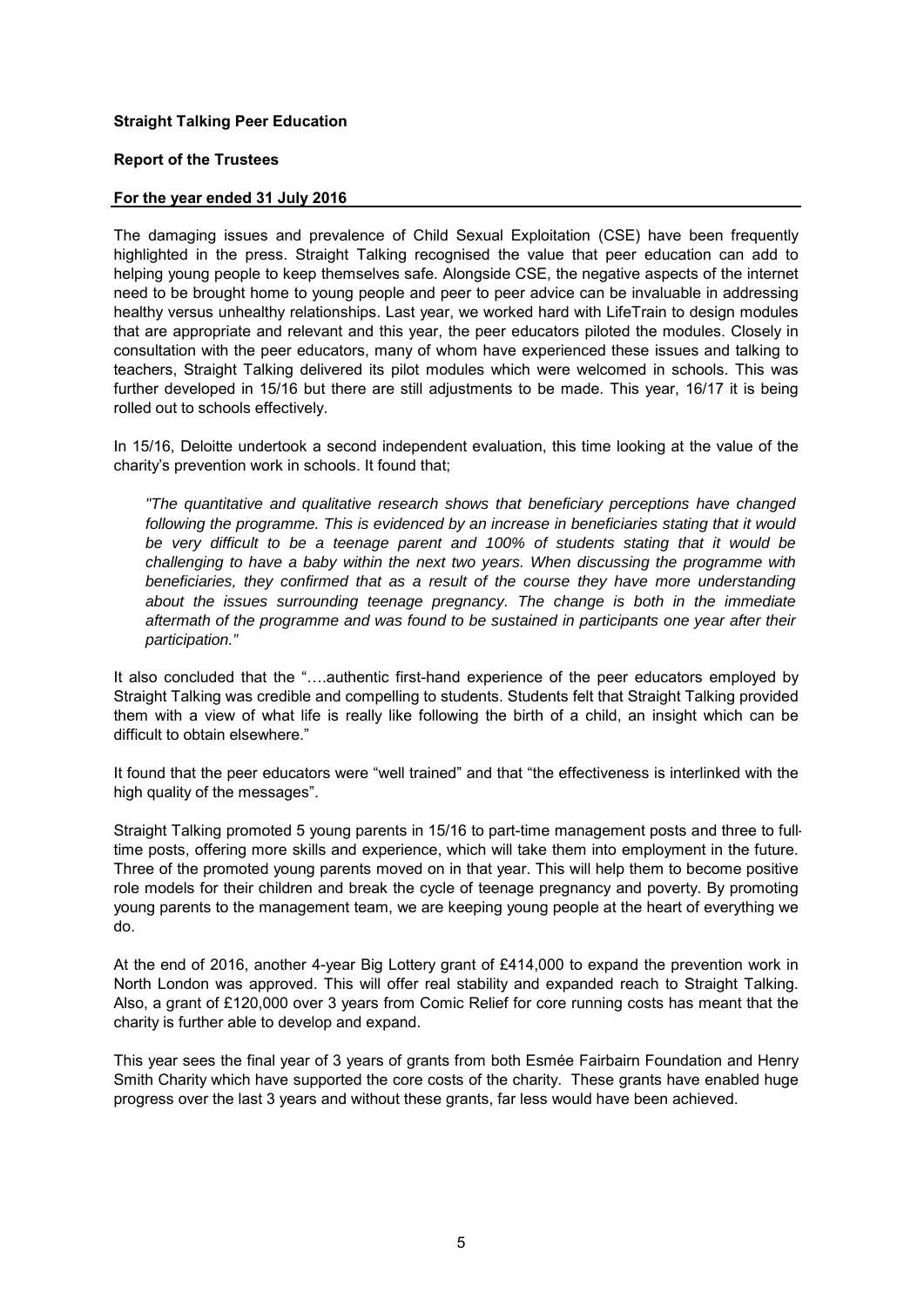# **Report of the Trustees**

#### **For the year ended 31 July 2016**

Whilst once again the charity maintained a presence in Grace Academy Schools in Solihull, Coventry and Walsall, Straight Talking has been working to expand this work as a Local Scheme and employ local parents in the area. In 16/17, Rayne Foundation, The Higgs Charity and BlackRock have agreed to support this work adding to the local funders who have been supporting the continued remote working. Feedback from Grace Academy has been as usual, highly complimentary and we are adding other participating schools as our reputation increases.

Social Media campaigns were increased, led by a young father, and others on the team, whom he included in Tweets and Facebook news.

A new website was constructed, although there are still improvements to be made, but the information available is more comprehensive enabling us to reach all our stakeholders.

As always, we were lucky to have the talents and hard work of Laura Pannack providing our pro bono photographs and Porter Clarke who designed our on line and printed leaflets at a very generous discount.

The team at Skylark gave the board Governance training, signposting and other support all pro bono. Attending a board meeting, they gave us professional direction and advice for the future which the Board are implementing.

#### **Financial review**

The financial statements for the year ending 31 July 2016 show an increase in income of £13,209 from £339,604 in 2015 to £352,813 in 2016. There was an increase in restricted income for the year from £243,189 to £255,544 whilst unrestricted income was also favourable to the prior year (from £96,415 in 2015 to £97,269 in 2016). One of the key aims of our new business plan and fundraising strategy is to continue to focus on unrestricted income from a diverse range of funding streams including trading to strengthen the long-term financial sustainability of the charity, enable expansion into new areas and carry out research and develop new initiatives.

In 15/16, Straight Talking was keen to increase quality control and length of training and added the structuring of the 3-stage programme of employment which took funds and time. This has led to a deficit of £18,969 on net incoming resources for the year, against £213,491 of funds brought forward from 2015. Total funds carried forward at the year-end were £194,522. The charity continued to meet its obligations with restricted funds carried forward.

Angela Crawford, Finance Manager, went on maternity leave and decided, after many years of service, not to return following the birth of her second child and, since October 2016, Hayri Korkmaz has joined the team.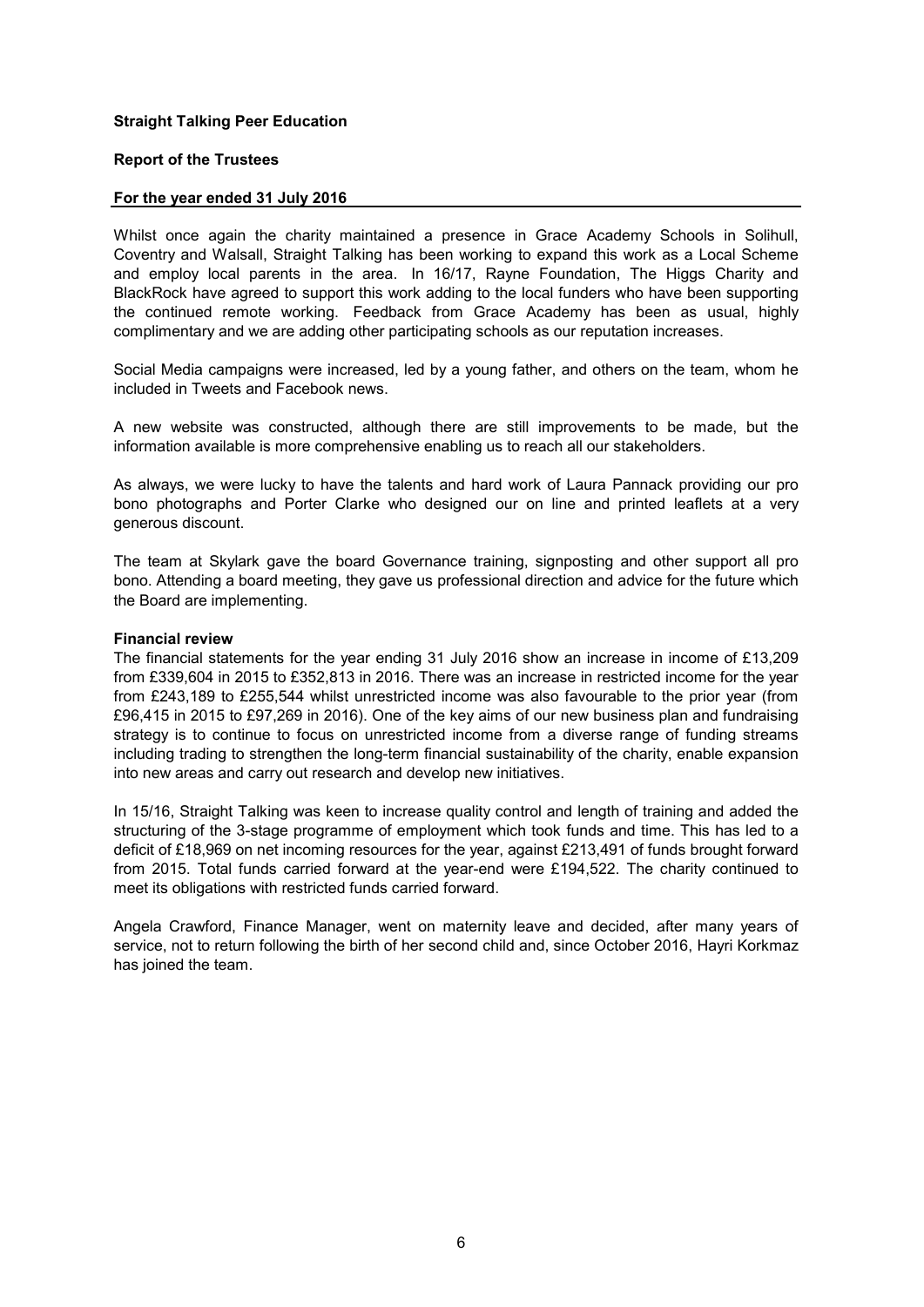#### **Report of the Trustees**

### **For the year ended 31 July 2016**

Fundraising was almost exclusively achieved in house. The cost of fundraising has increased slightly this year by £4,000 and is mostly a percentage of senior management salaries which have been allocated against the fundraising costs. The management team has been expanded to include Aisha Lysejko who holds the post of Project Manager. Aisha is keen to learn fundraising and has already made a significant difference to the 16/17 income and part of her salary is included in these costs.

### **Reserves**

Our financial year is aligned to run in parallel with the academic year in terms of the provision of courses. The movement in both restricted and unrestricted reserves reflects the receipt of funding in relation to the number of courses run during the current academic year.

The restricted reserves of the charity as at 31 July 2016 amounted to £49,605. Within this figure, reserves for the provision of courses are £12,347. The unrestricted reserves of £144,917 are consistent with the current reserves policy of at least three months core expenditure and course provision.

#### **Investment policy**

The reserves of the charity are held in an interest bearing deposit account with Lloyds Bank. Due to the prevailing lower level of interest rates for 2015/2019 our bank interest earned in the financial year was £99.

#### **Risk management**

The trustees and senior management undertake a formal risk review annually to identify business risks the charity faces, prioritising them in terms of potential impact and likelihood of occurrence and identifying means of mitigating risks. Given the current economic climate, the major risks facing the charity continue to relate to maintaining and growing income levels from all sources to finance its activities and deliver its strategic plans. Key risks and their potential impact on income and the charity's activities are monitored continually and reviewed regularly by senior management and reported to the trustees. In particular, Straight Talking is mindful of the risks associated with working with Children & Young People and regularly reviews its Child Protection Policy.

#### **Future plans**

- Expand to areas with high or persistent rates of teenage pregnancy and parenthood;
- Target our services to those at risk;
- Training and employment for additional teenage parents in all areas of operation;
- Further domestic violence residential training and awareness programmes;
- Campaign for best practice in working to both prevent early parenthood and for better outcomes for young parents;
- Further press coverage and greater online presence to raise the profile of the charity.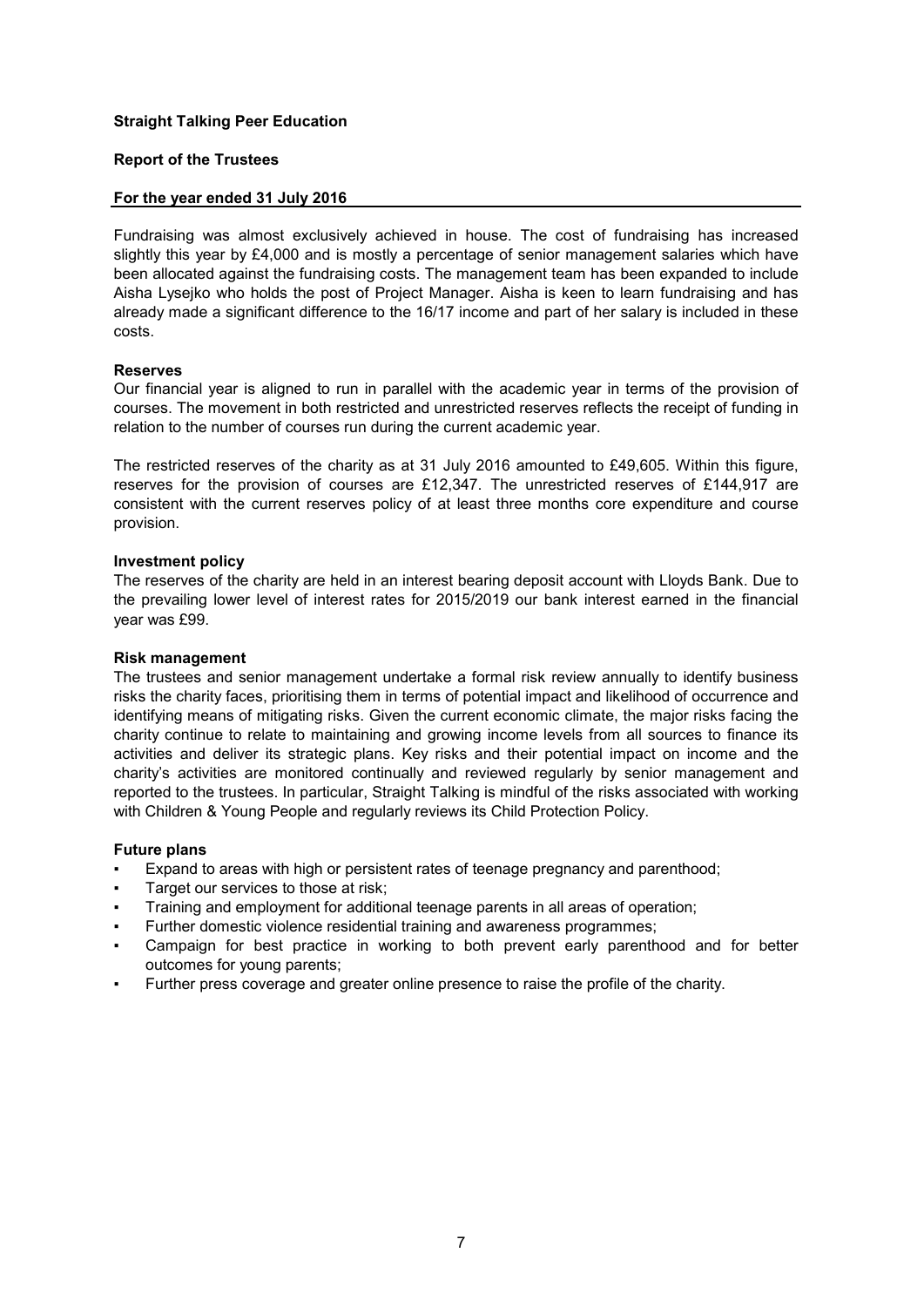#### **Report of the Trustees**

#### For the year ended 31 July 2016

#### Statement of responsibilities of the trustees

The trustees are required to prepare financial statements for each financial year, which give a true and fair view of the state of affairs of the charity and the incoming resources and application of resources, including the net income or expenditure, of the charity for the year. In preparing those financial statements the trustees are required to:

- select suitable accounting policies and then apply them consistently;
- observe the methods and principles in the Charities SORP;
- make judgements and estimates that are reasonable and prudent;
- state whether applicable accounting standards and statements of recommended practice have been followed, subject to any material departures disclosed and explained in the financial statements: and
- prepare the financial statements on the going concern basis unless it is inappropriate to presume that the charity will continue in operation.

The trustees are responsible for keeping proper accounting records which disclose with reasonable accuracy at any time the financial position of the charity and which enable them to ensure that the financial statements comply with the Companies Act 2006. The trustees are also responsible for safeguarding the assets of the charity and hence for taking reasonable steps for the prevention and detection of fraud and other irregularities.

The trustees confirm that to the best of their knowledge there is no information relevant to the audit of which the auditors are unaware. The trustees also confirm that they have taken all necessary steps to ensure that they themselves are aware of all relevant audit and that this information has been communicated to the auditors.

Members of the charity guarantee to contribute an amount not exceeding £10 to the assets of the charity in the event of winding up. The trustees are members of the charity but this entitles them only to voting rights. The trustees have no beneficial interest in the charity.

#### **Auditors**

Godfrey Wilson Limited were re-appointed as the charitable company's auditors during the period and have expressed their willingness to act in that capacity.

Approved by the trustees on 21 April 2017 and signed on their behalf by

Bottarle

John Botterill - Company Secretary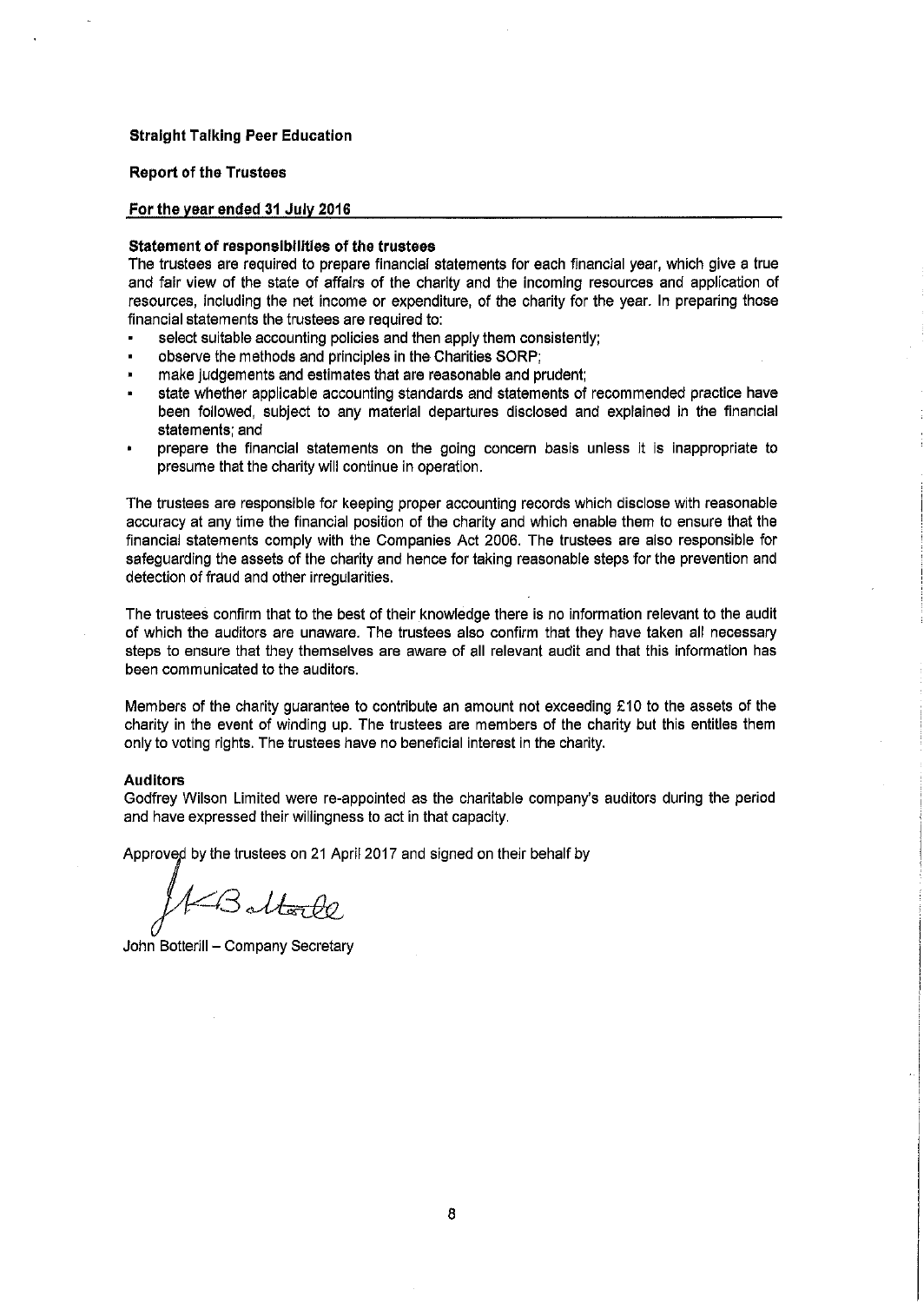#### **Independent auditors' report**

## **To the members of**

# **Straight Talking Peer Education**

We have audited the financial statements of Straight Talking Peer Education for the year ended 31 July 2016 which comprise the statement of financial activities, balance sheet and the related notes. The financial reporting framework that has been applied in their preparation is applicable law and United Kingdom Accounting Standards (United Kingdom Generally Accepted Accounting Practice).

This report is made solely to the charity's members, as a body, in accordance with Chapter 3 of Part 16 of the Companies Act 2006. Our audit work has been undertaken so that we might state to the charity's members those matters we are required to state to them in an auditor's report and for no other purpose. To the fullest extent permitted by law, we do not accept or assume responsibility to anyone other than the charity and the charity's members as a body, for our audit work, for this report, or for the opinions we have formed.

### **Respective responsibilities of the trustees and auditors**

As explained more fully in the Trustees' Responsibilities Statement, the trustees (who are also the directors of the charitable company for the purposes of company law) are responsible for the preparation of the financial statements and for being satisfied that they give a true and fair view.

Our responsibility is to audit and express an opinion on the financial statements in accordance with applicable law and International Standards on Auditing (UK and Ireland). Those standards require us to comply with the Auditing Practices Board's Ethical Standards for Auditors.

### **Scope of the audit of the financial statements**

An audit involves obtaining evidence about the amounts and disclosures in the financial statements sufficient to give reasonable assurance that the financial statements are free from material misstatement, whether caused by fraud or error. This includes an assessment of whether the accounting policies are appropriate to the charitable company's circumstances, and have been consistently applied and adequately disclosed, the reasonableness of significant accounting estimates made by the trustees, and the overall presentation of the financial statements. In addition, we read all the financial and non-financial information in the Annual Report to identify material inconsistencies with the audited financial statements. If we become aware of any apparent material misstatements or inconsistencies, we consider the implications for our report.

# **Opinion on financial statements**

In our opinion the financial statements:

- give a true and fair view of the state of the charitable company's affairs as at 31 July 2016 and of its incoming resources and application of resources, including its income and expenditure, for the year then ended;
- **•** have been properly prepared in accordance with United Kingdom Generally Accepted Accounting Practice; and
- **•** have been prepared in accordance with the requirements of the Companies Act 2006.

#### **Opinion on other matters prescribed by the Companies Act 2006**

In our opinion the information given in the Trustees' Annual Report for the financial year for which the financial statements are prepared is consistent with the financial statements.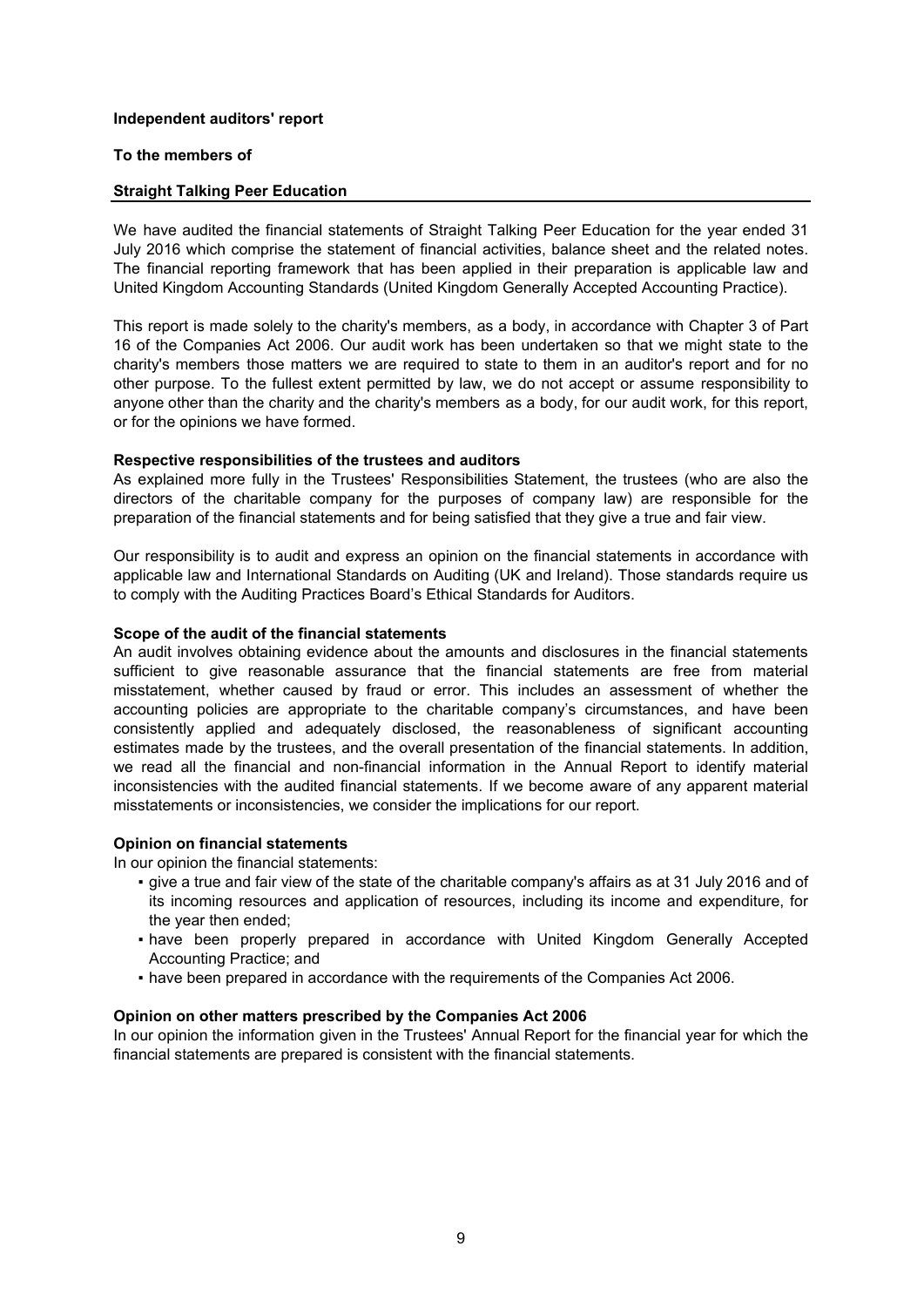#### Independent auditors' report

To the members of

#### **Straight Talking Peer Education**

#### Matters on which we are required to report by exception

We have nothing to report in respect of the following matters where the Companies Act 2006 requires us to report to you if, in our opinion:

- adequate accounting records have not been kept or returns adequate for our audit have not been received from branches not visited by us;
- the financial statements are not in agreement with the accounting records and returns;
- certain disclosures of trustees' remuneration specified by law are not made; or
- we have not received all the information and explanations we require for our audit.

 $\omega$ 

Date: 28 APAIL  $\omega_1$ 7

**Rob Wilson FCA** (Senior Statutory Auditor)

For and on behalf of: **GODFREY WILSON LIMITED** Chartered accountants and statutory auditors 5th Floor Mariner House 62 Prince Street **Bristol BS1 4QD**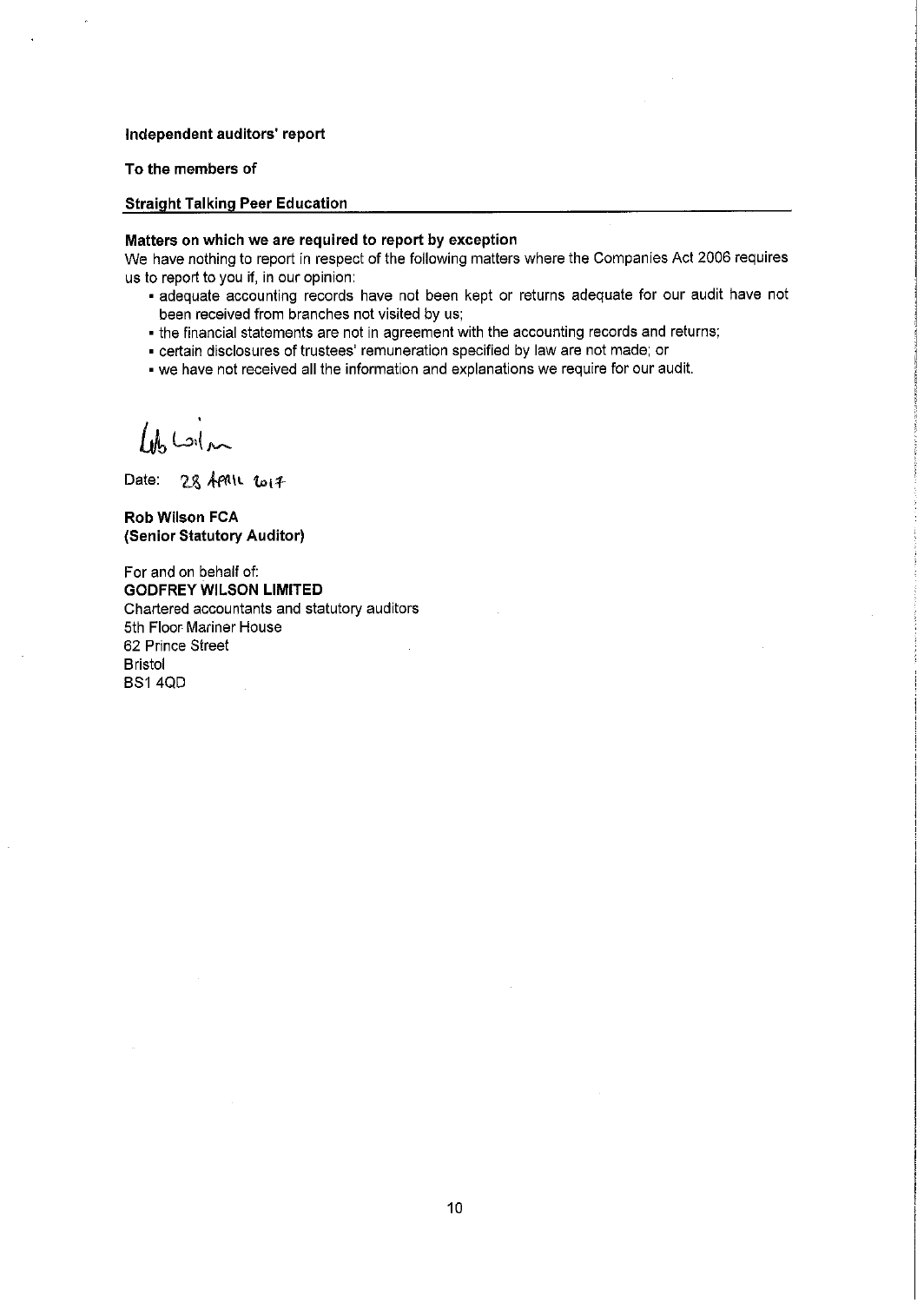**Statement of financial activities** *(incorporating an income and expenditure account)*

### **For the year ended 31 July 2016**

|                                                                  |                |                   | <b>Restricted Unrestricted</b> | 2016<br><b>Total</b> | Restated<br>2015<br>Total |
|------------------------------------------------------------------|----------------|-------------------|--------------------------------|----------------------|---------------------------|
| Income from:                                                     | <b>Note</b>    | £                 | £                              | £                    | £                         |
| Donations<br>Charitable activities                               | 3<br>4         | 37,684<br>217,860 | 86,071<br>11,099               | 123,755<br>228,959   | 103,751<br>235,760        |
| Investments                                                      |                |                   | 99                             | 99                   | 93                        |
| <b>Total income</b>                                              |                | 255,544           | 97,269                         | 352,813              | 339,604                   |
| <b>Expenditure on:</b><br>Raising funds<br>Charitable activities |                | 15,214<br>252,895 | 41,040<br>62,633               | 56,254<br>315,528    | 50,082<br>204,220         |
| <b>Total expenditure</b>                                         | 6              | 268,109           | 103,673                        | 371,782              | 254,302                   |
| Net income / (expenditure)                                       |                | (12, 565)         | (6, 404)                       | (18, 969)            | 85,302                    |
| Transfers between funds                                          |                |                   |                                |                      |                           |
| Net movement in funds                                            | $\overline{7}$ | (12, 565)         | (6, 404)                       | (18, 969)            | 85,302                    |
| <b>Reconciliation of funds:</b><br>Total funds brought forward   |                | 62,170            | 151,321                        | 213,491              | 128,189                   |
| <b>Total funds carried forward</b>                               |                | 49,605            | 144,917                        | 194,522              | 213,491                   |

All of the above results are derived from continuing activities. There were no other recognised gains or losses other than those stated above. Movements in funds are disclosed in Note 14 to the accounts.

The 2015 comparatives have been restated in line with the Charities SORP (FRS 102). The restatements are purely reclassifications of income and expenditure and do not affect net income.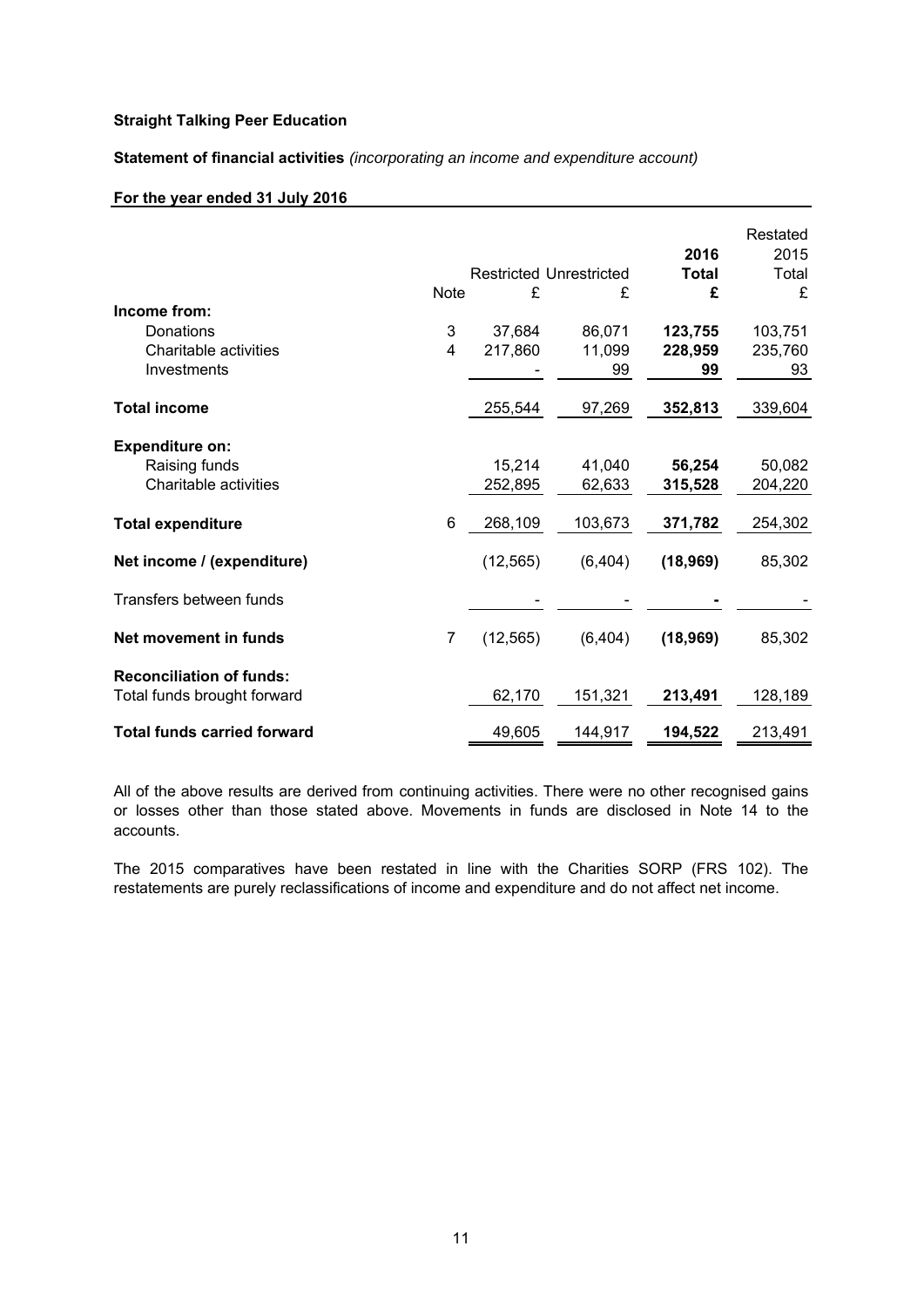#### **Balance sheet**

 $\ddot{\phantom{a}}$ 

## As at 31 July 2016

|                                                                         | Note | £                            | 2016<br>£         | 2015<br>£                    |
|-------------------------------------------------------------------------|------|------------------------------|-------------------|------------------------------|
| <b>Fixed assets</b><br>Tangible assets                                  | 10   |                              | 1,249             | 748                          |
| <b>Current assets</b><br>Debtors<br>Cash at bank and in hand            | 11   | 11,768<br>196,723<br>208,491 |                   | 18,026<br>206,967<br>224,993 |
| <b>Liabilities</b><br>Creditors: amounts falling due within 1 year      | 12   | (15, 218)                    |                   | (12, 250)                    |
| <b>Net current assets</b>                                               |      |                              | 193,273           | 212,743                      |
| <b>Net assets</b>                                                       | 13   |                              | 194,522           | 213,491                      |
| <b>Funds</b><br>Restricted funds<br>Unrestricted funds<br>General funds | 14   |                              | 49,605<br>144,917 | 62,170<br>151,321            |
| <b>Total charity funds</b>                                              |      |                              | 194,522           | 213,491                      |

These accounts have been prepared in accordance with the special provisions applicable to companies subject to the small companies' regime.

Approved by the trustees on 21 April 2017 and signed on their behalf by

torde Σа.

John Botterill - Trustee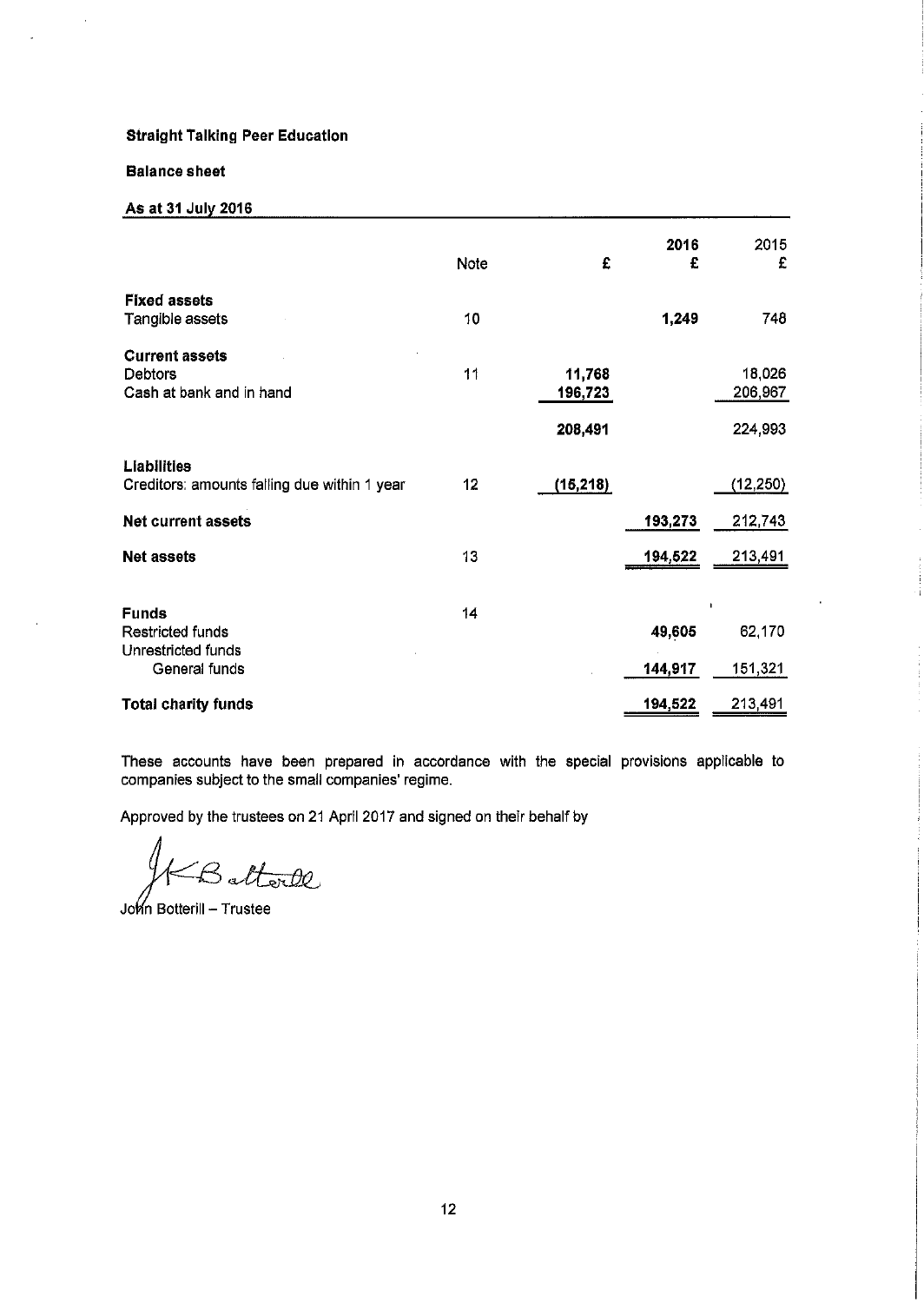#### **Notes to the financial statements**

#### **For the year ended 31 July 2016**

#### **1. Accounting policies**

# **a) Basis of preparation**

The financial statements have been prepared in accordance with Accounting and Reporting by Charities: Statement of Recommended Practice applicable to charities in preparing their accounts in accordance with the Financial Reporting Standard applicable in the UK and Republic of Ireland (FRS 102) (effective 1 January 2015) - (Charities SORP (FRS 102)), the Financial Reporting Standard applicable in the UK and Republic of Ireland (FRS 102) and the Companies Act 2006.

Straight Talking Peer Education meets the definition of a public benefit entity under FRS 102. Assets and liabilities are initially recognised at historical cost or transaction value unless otherwise stated in the relevant accounting policy notes.

Straight Talking Peer Education have chosen to early adopt the Charities SORP (FRS 102) Update Bulletin 1 in preparing these financial statements, and have taken advantage of the exemption from preparing a cash flow statement.

#### **b) Going concern basis of accounting**

The accounts have been prepared on the assumption that the charity is able to continue as a going concern, which the trustees consider appropriate having regard to the current level of unrestricted reserves. There are no material uncertainties about the charity's ability to continue as a going concern.

#### **c) Reconciliation with previous Generally Accepted Accounting Practice**

In preparing the accounts, the trustees have considered whether in applying the accounting policies required by FRS 102 and the Charities SORP FRS 102 the restatement of comparative items was required. No restatement was required.

# **d) Income**

Income is recognised when the charity has entitlement to the funds, any performance conditions attached to the items of income have been met, it is probable that the income will be received and the amount can be measured reliably.

Income from the government and other grants, whether 'capital' grants or 'revenue' grants, is recognised when the charity has entitlement to the funds, any performance conditions attached to the grants have been met, it is probable that the income will be received and the amount can be measured reliably and is not deferred.

#### **e) Donated services and facilities**

Donated professional services and donated facilities are recognised as income when the charity has control over the item, any conditions associated with the donated item have been met, the receipt of economic benefit from the use by the charity of the item, is probable and the economic benefit can be measured reliably. In accordance with the Charities SORP (FRS 102), general volunteer time is not recognised.

On receipt, donated professional services and donated facilities are recognised on the basis of the value of the gift to the charity which is the amount the charity would have been willing to pay to obtain services or facilities of equivalent economic benefit on the open market; a corresponding amount is then recognised in expenditure in the period of receipt.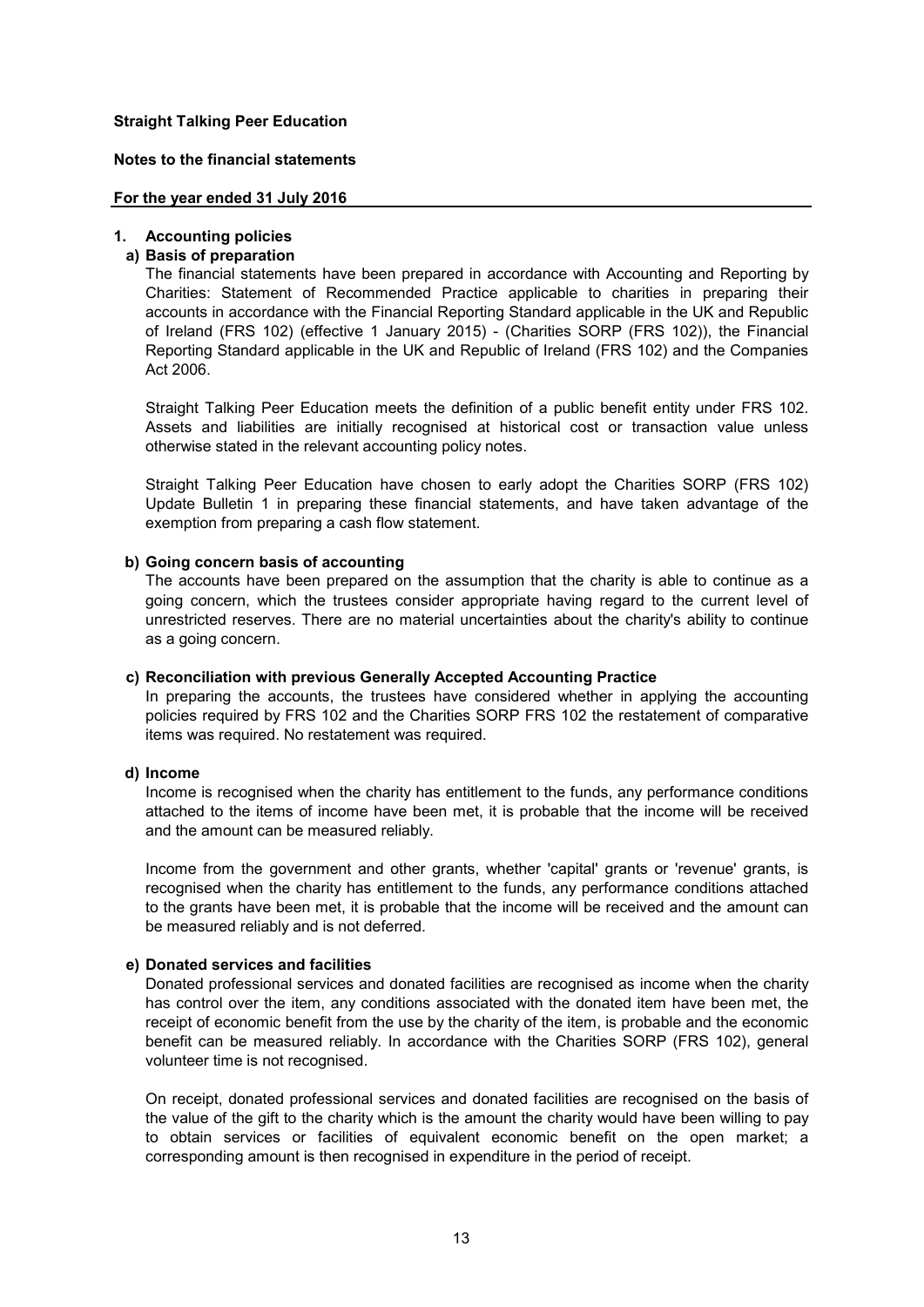#### **Notes to the financial statements**

#### **For the year ended 31 July 2016**

#### **f) Interest receivable**

Interest on funds held on deposit is included when receivable and the amount can be measured reliably by the charity; this is normally upon notification of the interest paid or payable by the bank.

#### **g) Funds accounting**

Unrestricted funds are available to spend on activities that further any of the purposes of the charity. Restricted funds are donations which the donor has specified are to be solely used for particular areas of the charity's work or for specific projects being undertaken by the charity.

#### **h) Expenditure and irrecoverable VAT**

Expenditure is recognised once there is a legal or constructive obligation to make a payment to a third party, it is probable that settlement will be required and the amount of the obligation can be measured reliably.

Irrecoverable VAT is charged as a cost against the activity for which the expenditure was incurred.

#### **i) Allocation of support costs**

Support costs are those functions that assist the work of the charity but do not directly undertake charitable activities. These costs have been allocated between cost of raising funds and expenditure on charitable activities on the following basis:

| Raising funds         | $15.5\%$ |
|-----------------------|----------|
| Charitable activities | 84.5%    |

#### **j) Tangible fixed assets**

Depreciation is provided at rates calculated to write down the cost of each asset to its estimated residual value over its expected useful life. The depreciation rates in use are as follows:

| Fixtures, fittings and equipment | 3 years straight line |
|----------------------------------|-----------------------|
|                                  |                       |

Items of equipment are capitalised where the purchase price exceeds £500.

#### **k) Debtors**

Trade and other debtors are recognised at the settlement amount due after any trade discount offered. Prepayments are valued at the amount prepaid net of any trade discounts due.

#### **l) Cash at bank and in hand**

Cash at bank and cash in hand includes cash and short term highly liquid investments with a short maturity of three months or less from the date of acquisition or opening of the deposit or similar account.

# **m) Creditors**

Creditors and provisions are recognised where the charity has a present obligation resulting from a past event that will probably result in the transfer of funds to a third party and the amount due to settle the obligation can be measured or estimated reliably. Creditors and provisions are normally recognised at their settlement amount after allowing for any trade discounts due.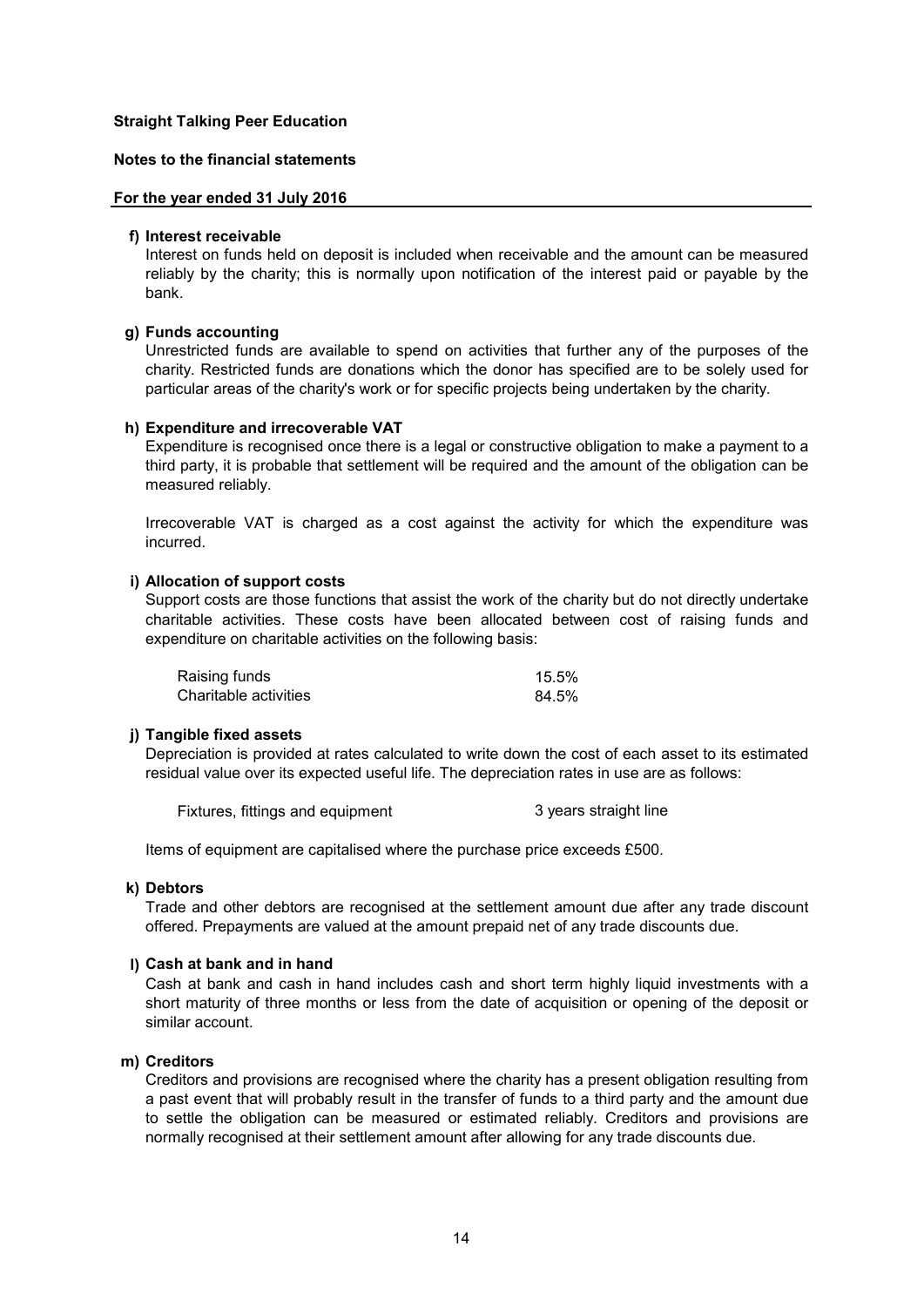# **Notes to the financial statements**

#### **For the year ended 31 July 2016**

#### **n) Financial instruments**

The trust only has financial assets and financial liabilities of a kind that qualify as basic financial instruments. Basic financial instruments are initially recognised at transaction value and subsequently measured at their settlement value with the exception of bank loans which are subsequently recognised at amortised cost using the effective interest method.

#### **o) Pension costs**

The charity operates a defined contribution pension scheme and the pension charge represents the amounts payable by the charity to the fund in respect of the year.

#### **p) Transition to FRS 102**

No restatement of the opening fund position was required in making the transition to FRS 102. The transition date was 1 August 2014.

#### **2. Prior period comparatives**

|                            |         |                         | <b>Restated</b><br>2015 |
|----------------------------|---------|-------------------------|-------------------------|
|                            |         | Restricted Unrestricted | Total                   |
|                            | £       | £                       | £                       |
| Income from:               |         |                         |                         |
| Donations                  | 70,825  | 32,926                  | 103,751                 |
| Charitable activities      | 172,364 | 63,396                  | 235,760                 |
| Investments                |         | 93                      | 93                      |
| <b>Total income</b>        | 243,189 | 96,415                  | 339,604                 |
| <b>Expenditure on:</b>     |         |                         |                         |
| Raising funds              | 9,073   | 41,009                  | 50,082                  |
| Charitable activities      | 190,746 | 13,474                  | 204,220                 |
|                            |         |                         |                         |
| <b>Total expenditure</b>   | 199,819 | 54,483                  | 254,302                 |
| Net income / (expenditure) | 43,370  | 41,932                  | 85,302                  |
| Transfers between funds    |         |                         |                         |
| Net movement in funds      | 43,370  | 41,932                  | 85,302                  |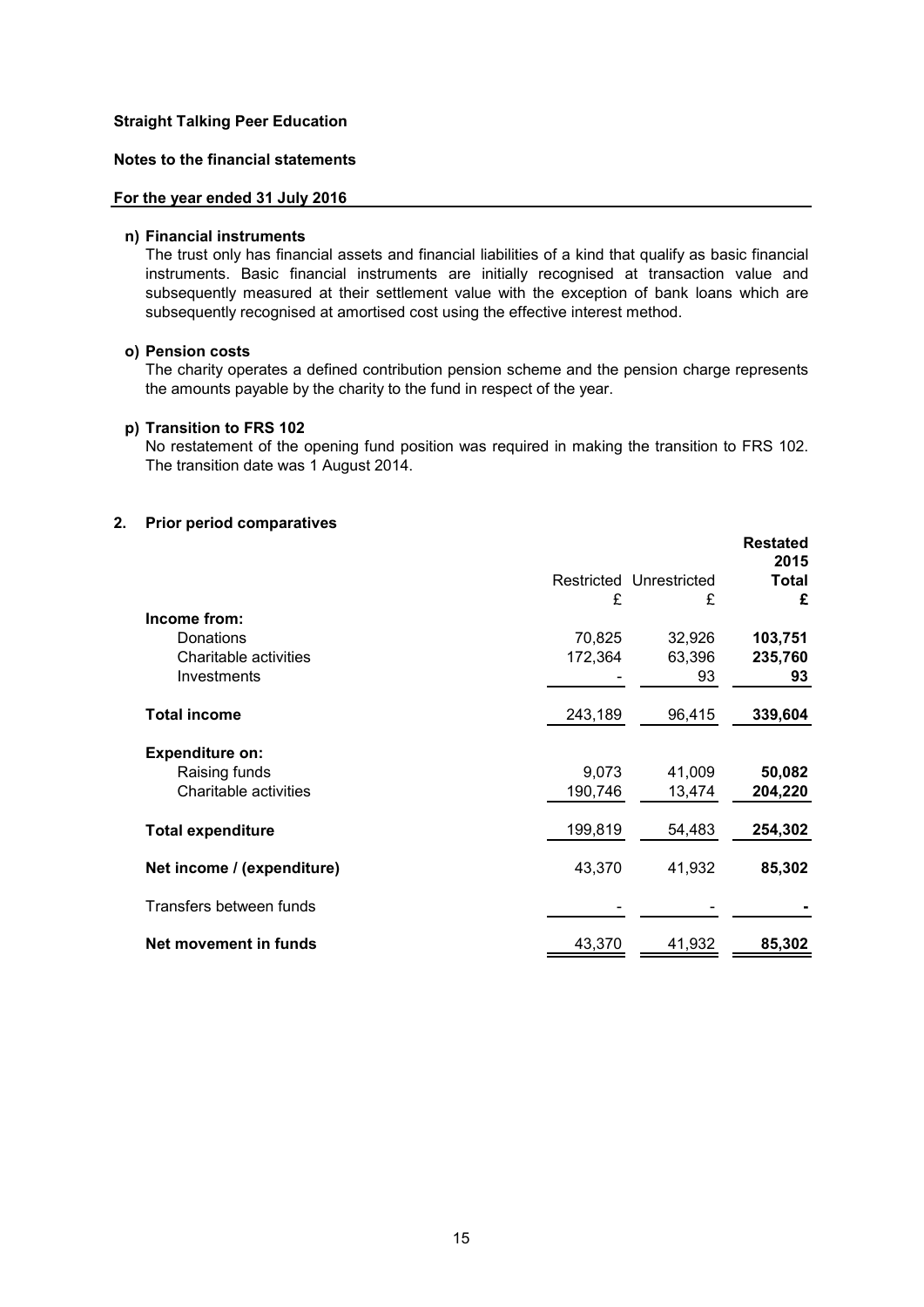**Notes to the financial statements**

# **For the year ended 31 July 2016**

# **3. Income from donations**

|                                        |        |                         |              | Restated |
|----------------------------------------|--------|-------------------------|--------------|----------|
|                                        |        |                         | 2016         | 2015     |
|                                        |        | Restricted Unrestricted | <b>Total</b> | Total    |
|                                        | £      | £                       | £            | £        |
| Grants $> \text{\pounds}5,000$         |        |                         |              |          |
| 29th May 1961 Charitable Trust         |        |                         |              | 5,000    |
| Evening Standard Dispossessed Fund     |        |                         |              | 25,000   |
| <b>Heathrow Community Fund</b>         |        |                         |              | 9,655    |
| <b>Land Securities Fund</b>            |        |                         |              | 7,000    |
| Paradigm Foundation                    | 9,864  |                         | 9,864        |          |
| <b>Peacock Charitable Trust</b>        |        | 5,000                   | 5,000        | 5,000    |
| Raise Your Hands                       |        | 19,000                  | 19,000       |          |
| Richmond Parish Lands Charity          | 5,405  |                         | 5,405        | 4,670    |
| Segro London Community Fund            |        |                         |              | 5,000    |
| The Leathersellers' Company            |        | 5,000                   | 5,000        | 5,000    |
| The Rayne Foundation                   |        |                         |              | 5,000    |
| The Scouloudi Foundation               |        | 5,000                   | 5,000        | 5,000    |
| The Swire Charitable Trust             |        | 5,000                   | 5,000        |          |
| The Wessex Youth Trust                 | 7,100  |                         | 7,100        |          |
| The Trusthouse Charitable Foundation   |        |                         |              | 9,000    |
| Grants $<$ £5,000                      |        |                         |              |          |
| <b>Essex Youth Trust</b>               | 2,500  |                         | 2,500        | 2,500    |
| The Charlotte Bonham-Carter Charitable |        |                         |              |          |
| Trust                                  |        |                         |              | 2,000    |
| The Douglas Turner Trust               | 2,000  |                         | 2,000        |          |
| The Higgs Charity                      | 3,000  |                         | 3,000        |          |
| The Maurice and Hilda Laing Charitable |        |                         |              |          |
| Trust                                  |        |                         |              | 2,500    |
| The Shanly Foundation                  | 2,000  |                         | 2,000        |          |
| The Violet Mauray Charitable Trust     |        | 2,000                   | 2,000        | 2,000    |
| Other grants under £1,500 (10)         | 5,815  | 4,512                   | 10,327       | 8,025    |
| Individual donations                   |        | 1,323                   | 1,323        | 1,401    |
| Gifts in kind - pro bono consultancy   |        | 39,236                  | 39,236       |          |
| <b>Total income from donations</b>     | 37,684 | 86,071                  | 123,755      | 103,751  |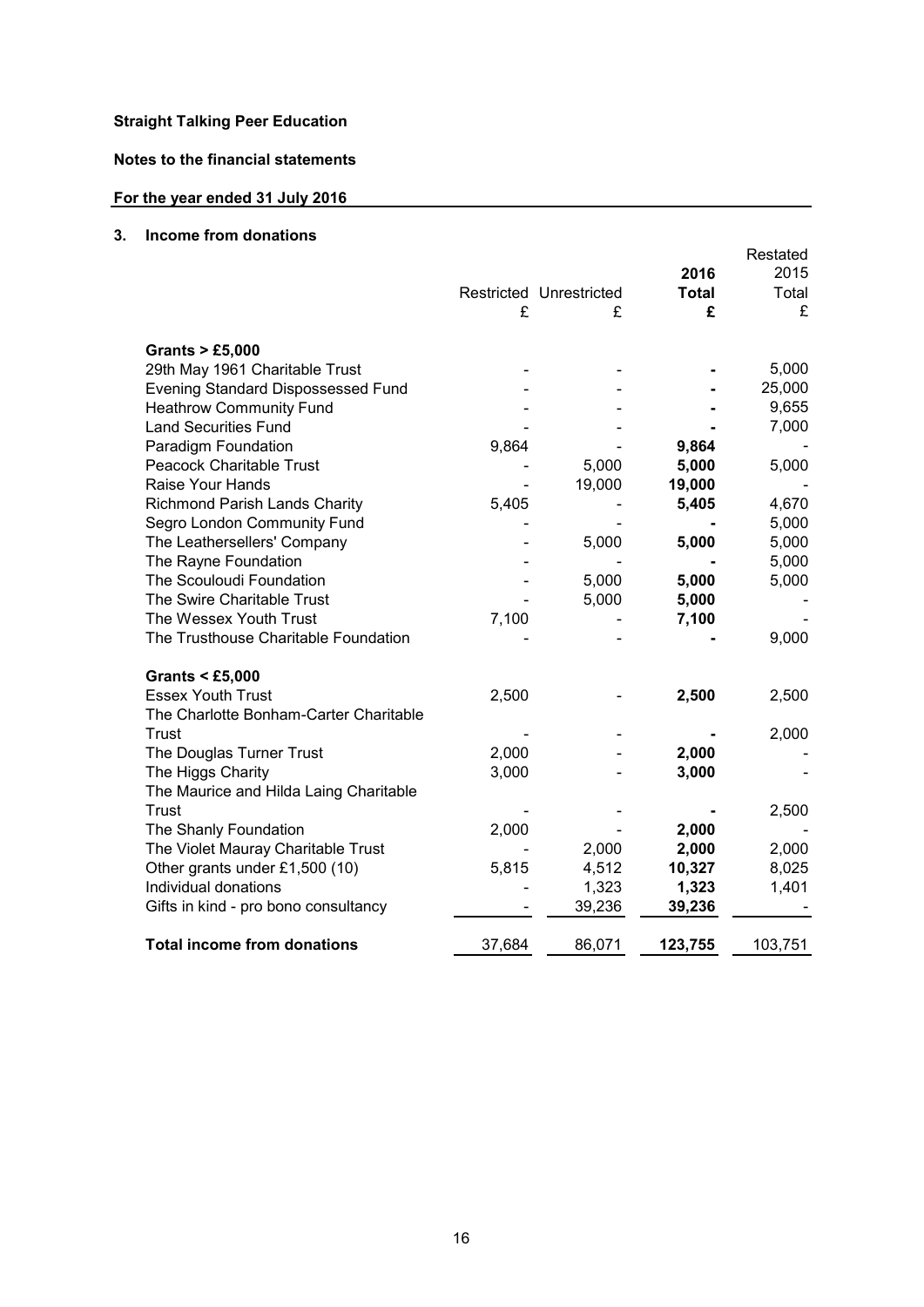# **Notes to the financial statements**

# **For the year ended 31 July 2016**

# **4. Income from charitable activities**

|                                         | £       | Restricted Unrestricted<br>£ | 2016<br>Total<br>£ | Restated<br>2015<br>Total<br>£ |
|-----------------------------------------|---------|------------------------------|--------------------|--------------------------------|
| Ajahma Charitable Trust                 | 6,000   |                              | 6,000              |                                |
| <b>Big Lottery Fund</b>                 | 38,634  |                              | 38,634             | 95,833                         |
| Comic Relief                            | 40,000  |                              | 40,000             |                                |
| Esmée Fairbairn Foundation              | 40,226  |                              | 40,226             | 40,531                         |
| John Lyon's Charity                     | 15,000  |                              | 15,000             | 15,000                         |
| LB Barking and Dagenham                 |         |                              |                    | 15,000                         |
| Other - school courses                  |         | 10,415                       | 10,415             | 13,396                         |
| The Charles Hayward Foundation          | 25,000  |                              | 25,000             |                                |
| The Henry Smith Charity                 | 50.000  |                              | 50,000             | 50,000                         |
| The Royal Borough of Kingston upon      |         |                              |                    |                                |
| Thames                                  | 3,000   |                              | 3,000              | 6,000                          |
| Other income                            |         | 684                          | 684                |                                |
|                                         |         |                              |                    |                                |
| Total income from charitable activities | 217,860 | 11,099                       | 228,959            | 235,760                        |

# **5. Government grants**

The charitable company receives government grants, defined as funding from The Royal Borough of Kingston upon Thames and London Borough of Barking and Dagenham, to fund charitable activities. The total value of such grants in the period ending 31 July 2016 was £3,000 (2015: £21,000). There are no unfulfilled conditions or contingencies attaching to these grants in 2015/16.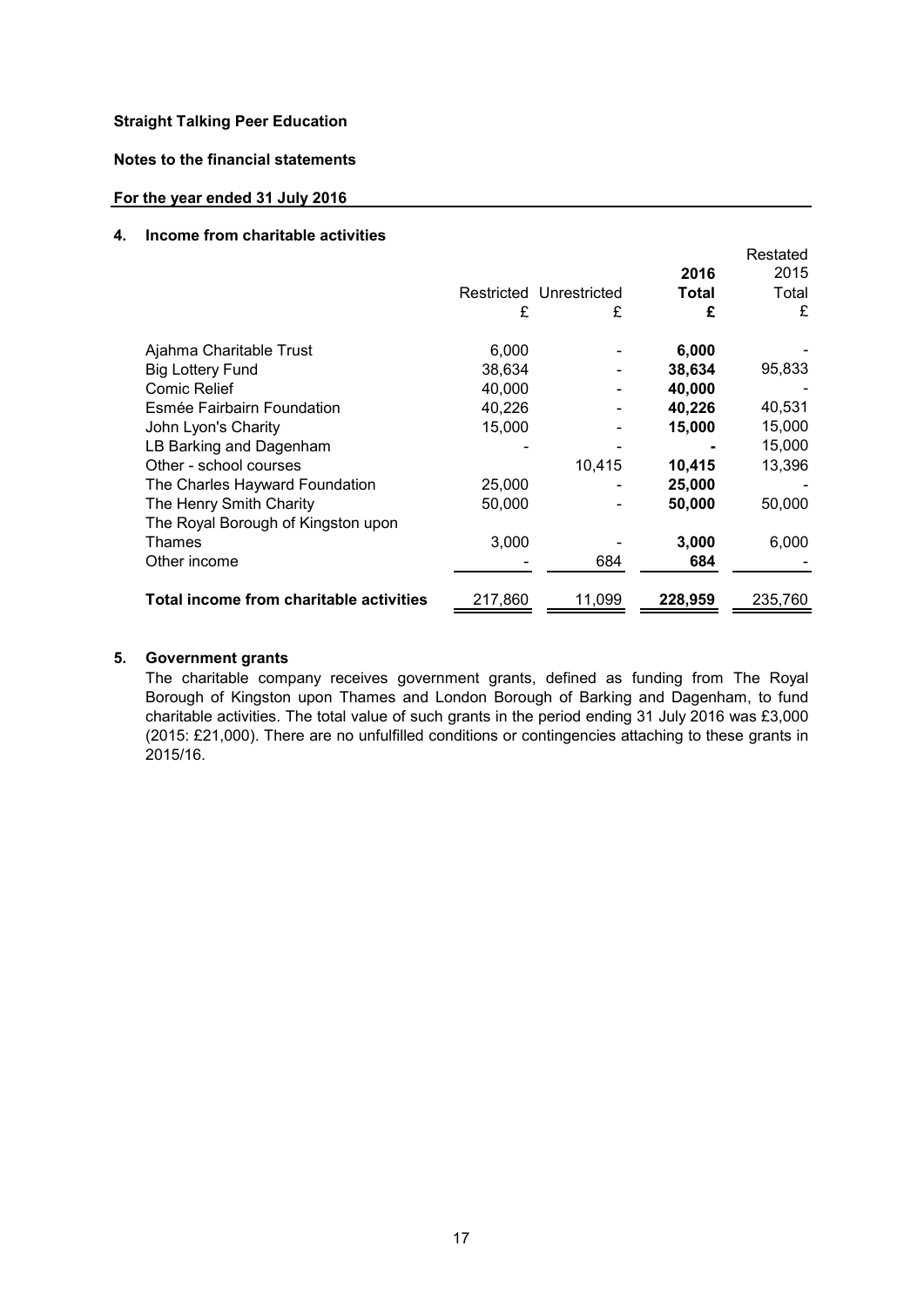# **Notes to the financial statements**

# **For the year ended 31 July 2016**

# **6. Total expenditure**

|                                              | Raising | Charitable                   | Support                  | 2016         | 2015    |
|----------------------------------------------|---------|------------------------------|--------------------------|--------------|---------|
|                                              | funds   | activities                   | costs                    | <b>Total</b> | Total   |
|                                              | £       | £                            | £                        | £            | £       |
| Staff costs (note 8)                         | 40,540  | 220,219                      | 9,392                    | 270,151      | 200,106 |
| <b>Direct charitable expenses</b>            |         |                              |                          |              |         |
| Recruitment                                  |         |                              |                          |              | 2,120   |
| Website development                          |         | 98                           |                          | 98           | 541     |
| <b>Accreditation fees</b>                    |         | 395                          |                          | 395          | 375     |
| <b>Disclosure and Barring Service</b>        |         | 429                          | 71                       | 500          | 1,343   |
| Printed stationery and equipment             |         | 3,840                        | $\overline{\phantom{0}}$ | 3,840        | 1,809   |
| Travel and mileage                           |         | 10,415                       | $\overline{\phantom{0}}$ | 10,415       | 9,155   |
| Training, conferences and residential visits |         | 3,155                        | $\overline{\phantom{0}}$ | 3,155        | 3,490   |
| Software and service support                 |         | 783                          |                          | 783          |         |
| Publications and subscriptions               |         | 604                          |                          | 604          | 583     |
| Volunteer expenses                           |         | 770                          |                          | 770          | 1,968   |
| Other                                        |         |                              |                          |              | 445     |
| <b>Fundraising and consultancy</b>           |         |                              |                          |              |         |
| Marketing and PR                             | 449     |                              |                          | 449          | 1,483   |
| <b>Consultant fundraiser</b>                 |         |                              |                          |              | 300     |
| Fundraising expenses                         | 1,492   |                              |                          | 1,492        | 1,060   |
| Pro bono consultancy                         |         | $\qquad \qquad \blacksquare$ | 29,300                   | 29,300       |         |
| <b>Office expenses</b>                       |         |                              |                          |              |         |
| Rent and rates                               |         |                              | 7,821                    | 7,821        | 7,918   |
| Office services                              |         |                              | 1,693                    | 1,693        | 1,686   |
| Insurance                                    |         |                              | 441                      | 441          | 442     |
| Equipment and repairs                        |         | -                            | 4,056                    | 4,056        | 2,776   |
| Software and service support                 |         | $\overline{\phantom{0}}$     | 2,989                    | 2,989        | 4,401   |
| Telephone                                    |         | $\overline{\phantom{0}}$     | 3,780                    | 3,780        | 5,016   |
| Recruitment                                  |         | $\overline{\phantom{0}}$     | 2,497                    | 2,497        |         |
| Office stationery and postage                |         | $\overline{\phantom{0}}$     | 5,824                    | 5,824        | 3,405   |
| Staff costs                                  |         |                              | 1,308                    | 1,308        |         |
| Miscellaneous                                |         |                              | 134                      | 134          | 436     |
| Volunteer expenses                           |         |                              | 1,071                    | 1,071        |         |
| Travel and mileage                           |         |                              | 3,298                    | 3,298        |         |
| Pro bono services and facilities             |         |                              | 9,936                    | 9,936        |         |
| <b>Administration expenses</b>               |         |                              |                          |              |         |
| Audit                                        |         |                              | 3,120                    | 3,120        | 2,404   |
| Social Return on Investment study            |         |                              |                          |              | 600     |
| Legal and personnel costs                    |         |                              |                          |              | 559     |
| <b>Bank charges</b>                          |         |                              | 300                      | 300          | 283     |
| Trustees meeting expenses                    |         |                              | 1,079                    | 1,079        | 300     |
| Depreciation                                 |         |                              | 483                      | 483          | 641     |
| Sub-total                                    | 42,481  | 240,708                      | 88,593                   | 371,782      | 255,645 |
| Allocation of support costs                  | 13,773  | 74,820                       | (88, 593)                |              |         |
| Total expenditure                            | 56,254  | 315,528                      |                          | 371,782      | 255,645 |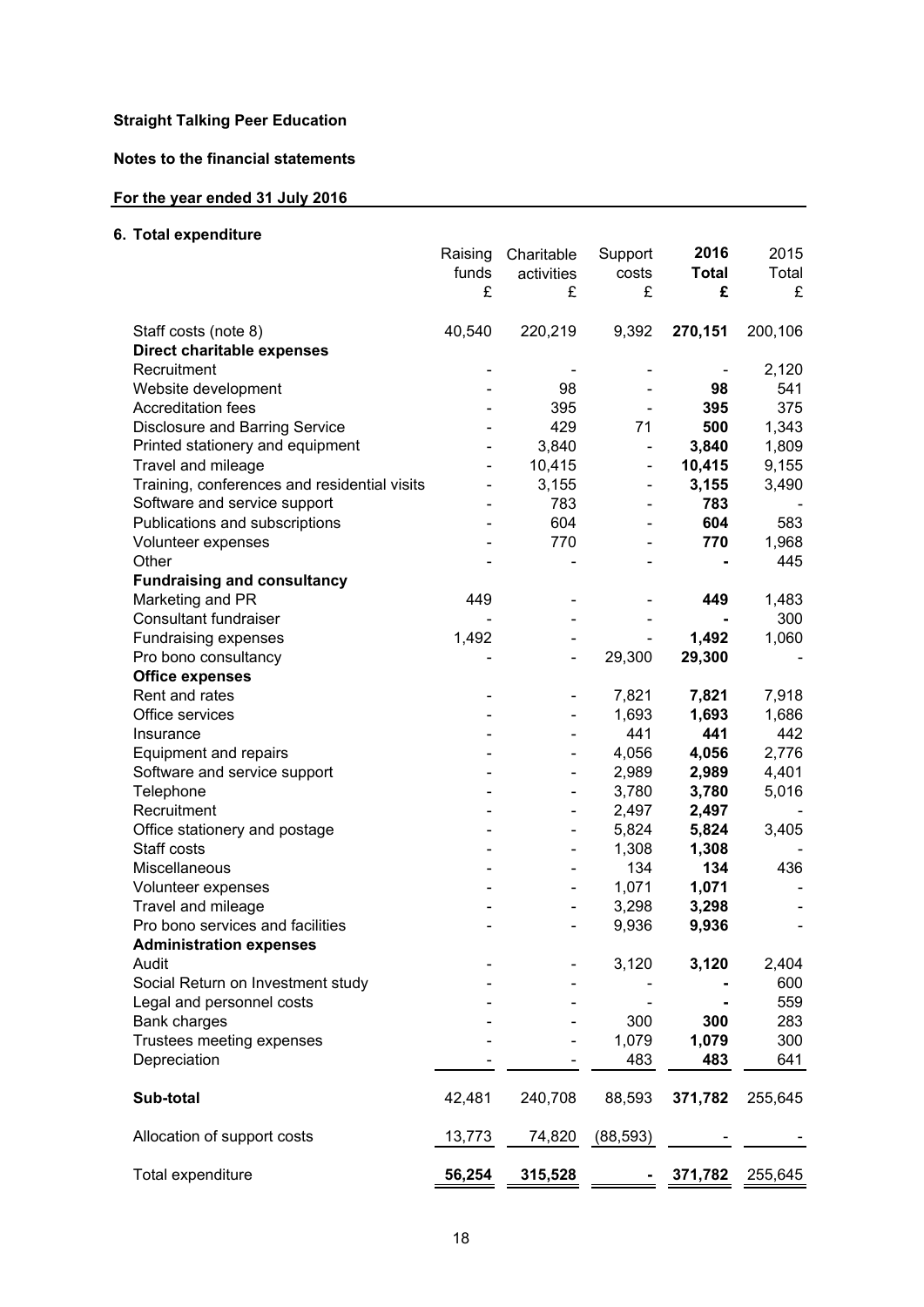# **Notes to the financial statements**

#### **For the year ended 31 July 2016**

- **7. Net movement in funds**
	- This is stated after charging:

|                                                          | 2016<br>£  | 2015<br>£ |
|----------------------------------------------------------|------------|-----------|
| Depreciation                                             | 483        | 641       |
| Trustees' remuneration                                   | <b>Nil</b> | Nil       |
| Trustees' reimbursed expenses<br>Auditors' remuneration: | <b>Nil</b> | Nil       |
| • Statutory audit (including VAT)                        | 3.120      | 2,340     |

# **8. Staff costs and numbers**

| Staff costs were as follows: |         |         |
|------------------------------|---------|---------|
|                              | 2016    | 2015    |
|                              | £       | £       |
| Salaries and wages           | 235,980 | 179,626 |
| Social security costs        | 12,514  | 12,999  |
| Pension costs                | 6,542   | 4,086   |
| Freelance staff              | 15,115  | 3,395   |
|                              | 270,151 | 200,106 |
|                              |         |         |

No employee earned more than £60,000 during the year.

The key management personnel of the charitable company comprise the Trustees, Chief Executive Officer, the Deputy Chief Executive Officer and the Finance Manager. The total employee benefits of the key management personnel were £109,149 (2015: £113,877).

|                            | 2016<br>No. | 2015<br>No. |
|----------------------------|-------------|-------------|
| <b>Average head count:</b> |             |             |
| Monthly staff              | 10          | 9           |
| Weekly staff               | 8           | 5           |
|                            | 18          | 14          |

# **9. Taxation**

The charity is exempt from corporation tax as all its income is charitable and is applied for charitable purposes.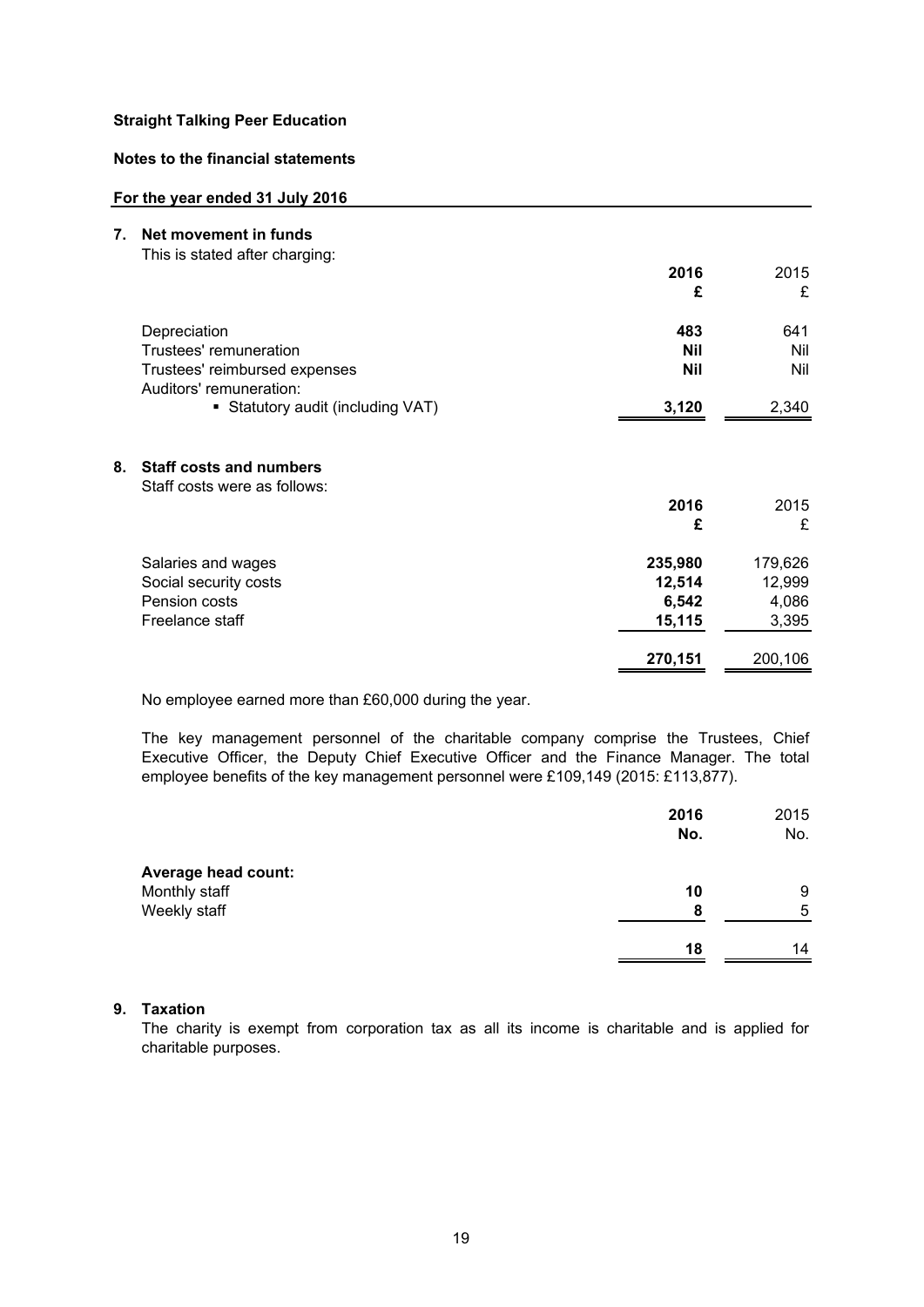# **Notes to the financial statements**

# **For the year ended 31 July 2016**

# **10. Tangible fixed assets**

| Fixtures, |                                                                           |
|-----------|---------------------------------------------------------------------------|
|           |                                                                           |
|           | <b>Total</b>                                                              |
|           | £                                                                         |
|           |                                                                           |
|           | 18,303                                                                    |
| 984       | 984                                                                       |
|           |                                                                           |
| 19,287    | 19,287                                                                    |
|           |                                                                           |
|           | 17,555                                                                    |
| 483       | 483                                                                       |
| 18,038    | 18,038                                                                    |
|           |                                                                           |
| 1,249     | 1,249                                                                     |
| 748       | 748                                                                       |
|           |                                                                           |
|           | 2015                                                                      |
|           | £                                                                         |
|           |                                                                           |
| 5,709     | 15,077                                                                    |
| 3,388     | 2,707                                                                     |
| 2,671     | 242                                                                       |
|           | 18,026                                                                    |
|           | fittings and<br>equipment<br>£<br>18,303<br>17,555<br>2016<br>£<br>11,768 |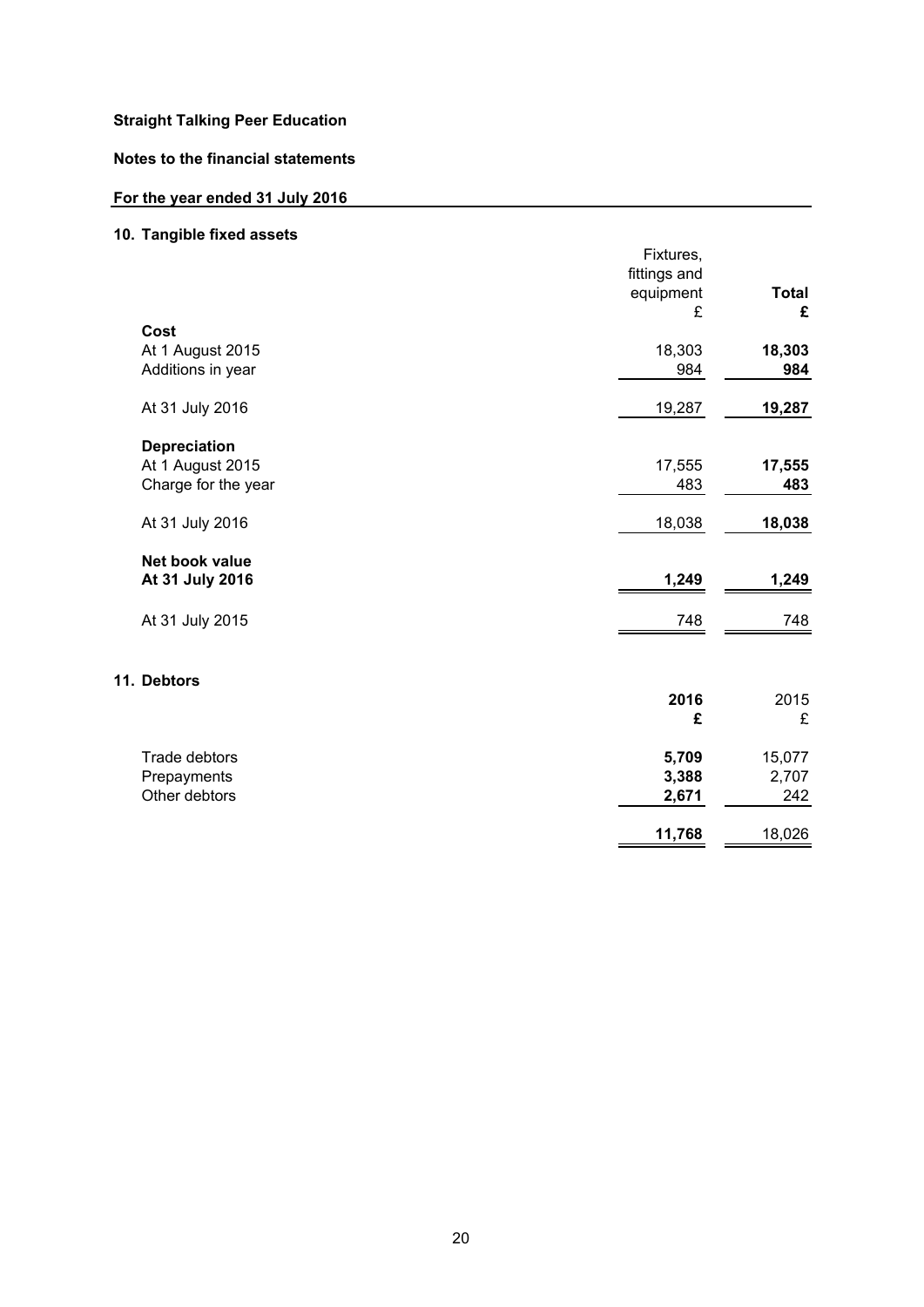# **Notes to the financial statements**

# **For the year ended 31 July 2016**

# **12. Creditors : amounts due within 1 year**

|                                    | 2016   | 2015   |
|------------------------------------|--------|--------|
|                                    | £      | £      |
| Trade creditors                    | 7,814  | 4,239  |
| Accruals                           | 3,120  | 3,222  |
| Other taxation and social security | 3,883  | 4789   |
| Other creditors                    | 401    |        |
|                                    | 15.218 | 12.250 |

# **13. Analysis of net assets between funds**

| יי היומון ווטטאנט אטנייט ווי א פופ | Restricted<br>funds<br>£ | Unrestricted<br>funds<br>£ | Total<br>funds<br>£ |
|------------------------------------|--------------------------|----------------------------|---------------------|
| Tangible fixed assets              |                          | 1,249                      | 1.249               |
| <b>Current assets</b>              | 49.605                   | 128.450                    | 178,055             |
| <b>Current liabilities</b>         |                          | 15,218                     | 15,218              |
| Net assets at 31 July 2016         | 49,605                   | 144,917                    | 194,522             |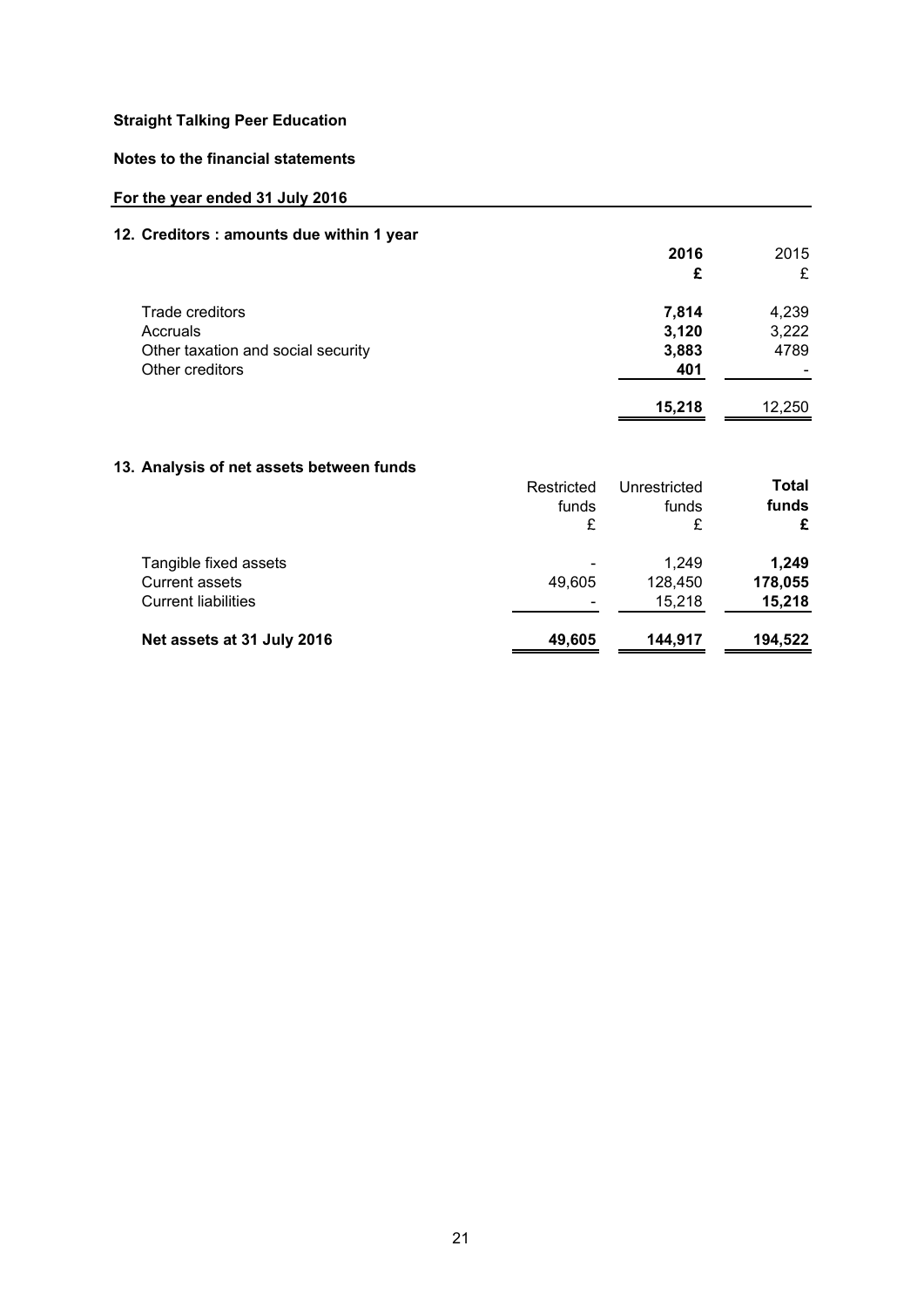# **Notes to the financial statements**

# **For the year ended 31 July 2016**

# **14. Movements in funds**

|                                        | At 1    |         | <b>Transfers</b> |       |                    |
|----------------------------------------|---------|---------|------------------|-------|--------------------|
|                                        | August  |         |                  |       | between At 31 July |
|                                        | 2015    | Income  | Expenditure      | funds | 2016               |
|                                        | £       | £       | £                | £     | £                  |
| <b>Restricted funds</b>                |         |         |                  |       |                    |
| Ajahma Charitable Trust                |         | 6,000   |                  |       | 6,000              |
| Barking and Dagenham Council           | 15,000  |         | (15,000)         |       |                    |
| <b>Baron Davenport's Charity</b>       | 1,000   |         | (1,000)          |       |                    |
| <b>Big Lottery</b>                     |         | 23,634  | (16, 635)        |       | 6,999              |
| <b>Big Lottery (Capacity Building)</b> |         | 15,000  |                  |       | 15,000             |
| <b>Comic Relief</b>                    |         | 40,000  | (40,000)         |       |                    |
| Esmée Fairbairn Foundation             |         | 40,226  | (40, 226)        |       |                    |
| <b>Essex Youth Trust</b>               |         | 2,500   | (2,500)          |       |                    |
| John Lyon's Charity                    | 15,000  | 15,000  | (23,058)         |       | 6,942              |
| Kingston Grants Unit                   | 3,000   | 3,000   | (6,000)          |       |                    |
| <b>Land Securities Fund</b>            | 7,000   |         | (7,000)          |       |                    |
| Paradigm Foundation                    |         | 9,864   | (8, 220)         |       | 1,644              |
| <b>Richmond Parish Lands Charity</b>   | 4,670   | 5,405   | (4,670)          |       | 5,405              |
| Segro London Community Fund            | 5,000   |         | (5,000)          |       |                    |
| The Charles Hayward Foundation         |         | 25,000  | (25,000)         |       |                    |
| The Douglas Turner Trust               |         | 2,000   |                  |       | 2,000              |
| The Henry Smith Charity                |         | 50,000  | (50,000)         |       |                    |
| The Higgs Charity                      |         | 3,000   | (100)            |       | 2,900              |
| The Maurice & Hilda Laing              |         |         |                  |       |                    |
| <b>Charitable Trust</b>                | 2,500   |         | (2,500)          |       |                    |
| The Shanly Foundation                  |         | 2,000   | (2,000)          |       |                    |
| The Trusthouse Charitable              |         |         |                  |       |                    |
| Foundation                             | 9,000   |         | (9,000)          |       |                    |
| The Wessex Youth Trust                 |         | 7,100   | (7, 100)         |       |                    |
| Other grants under £1,500              |         | 5,815   | (3, 100)         |       | 2,715              |
|                                        |         |         |                  |       |                    |
| <b>Total restricted funds</b>          | 62,170  | 255,544 | (268, 109)       |       | 49,605             |
| <b>Unrestricted funds</b>              |         |         |                  |       |                    |
| General funds                          | 151,321 | 97,269  | (103, 673)       |       | 144,917            |
|                                        |         |         |                  |       |                    |
| <b>Total unrestricted funds</b>        | 151,321 | 97,269  | (103, 673)       |       | 144,917            |
| <b>Total funds</b>                     | 213,491 | 352,813 | (371, 782)       |       | 194,522            |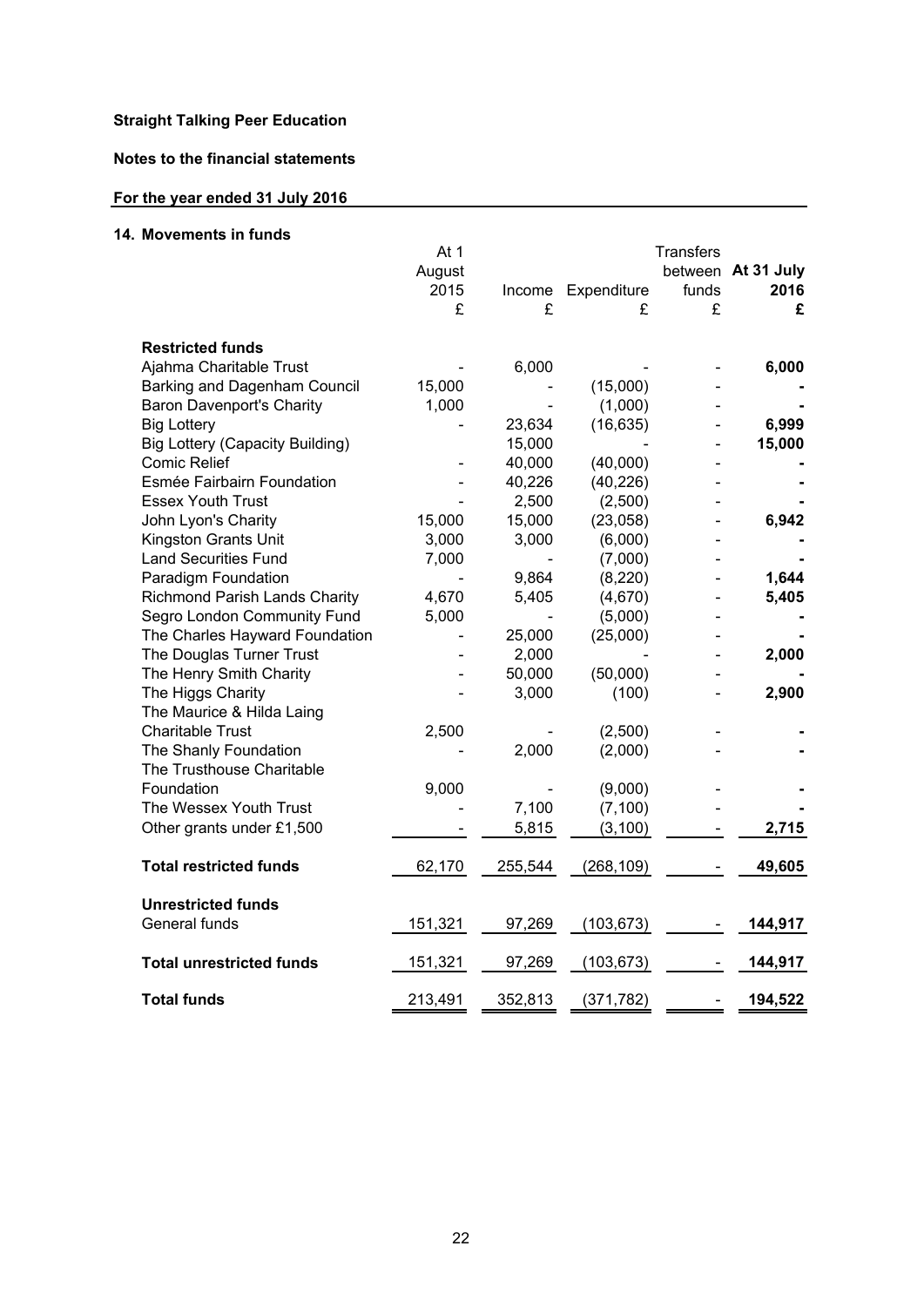# **Notes to the financial statements**

#### **For the year ended 31 July 2016**

#### **Purposes of restricted funds**

The majority of grants are given specifically for the provision of pregnancy prevention courses in schools to pupils between the ages of 13 and 17, and to provide training and employment to teenage parents by doing so.

#### **Ajahma Charitable Trust**

This fund is to provide a residential to tackle Domestic Violence .

#### **Barking and Dagenham Council**

This fund was provided for courses and employment of teenage parents in the local area.

#### **Baron Davenport's Charity**

This fund was provided for courses in Birmingham and the West Midlands.

#### **Big Lottery**

To deliver courses in schools and provide training and employment for teenage parents.

#### **Big Lottery (Capacity Building)**

This is an individual fund for Capacity building.

#### **Comic Relief**

This fund was to provide funds to cover overheads for the charity.

#### **Esmée Fairbairn Foundation**

This is to cover senior management salaries, and delivery of courses in schools, training and employment of teenage parents.

#### **Essex Youth Trust**

This was to cover the charity's work in Essex.

#### **John Lyon's Charity**

This fund was provided for courses and employment of teenage parents in Brent and Ealing.

#### **Kingston Grants Unit**

This fund was provided for courses in Kingston.

#### **Land Securities Fund**

This fund was provided for training and employment of teenage parents in Southwark.

#### **Paradigm Foundation**

This is provide

#### **Richmond Parish Lands Charity**

This fund was provided for courses in Richmond and towards peer educator costs.

#### **Segro London Community Fund**

This fund was provided for the employment of teenage parents in Enfield.